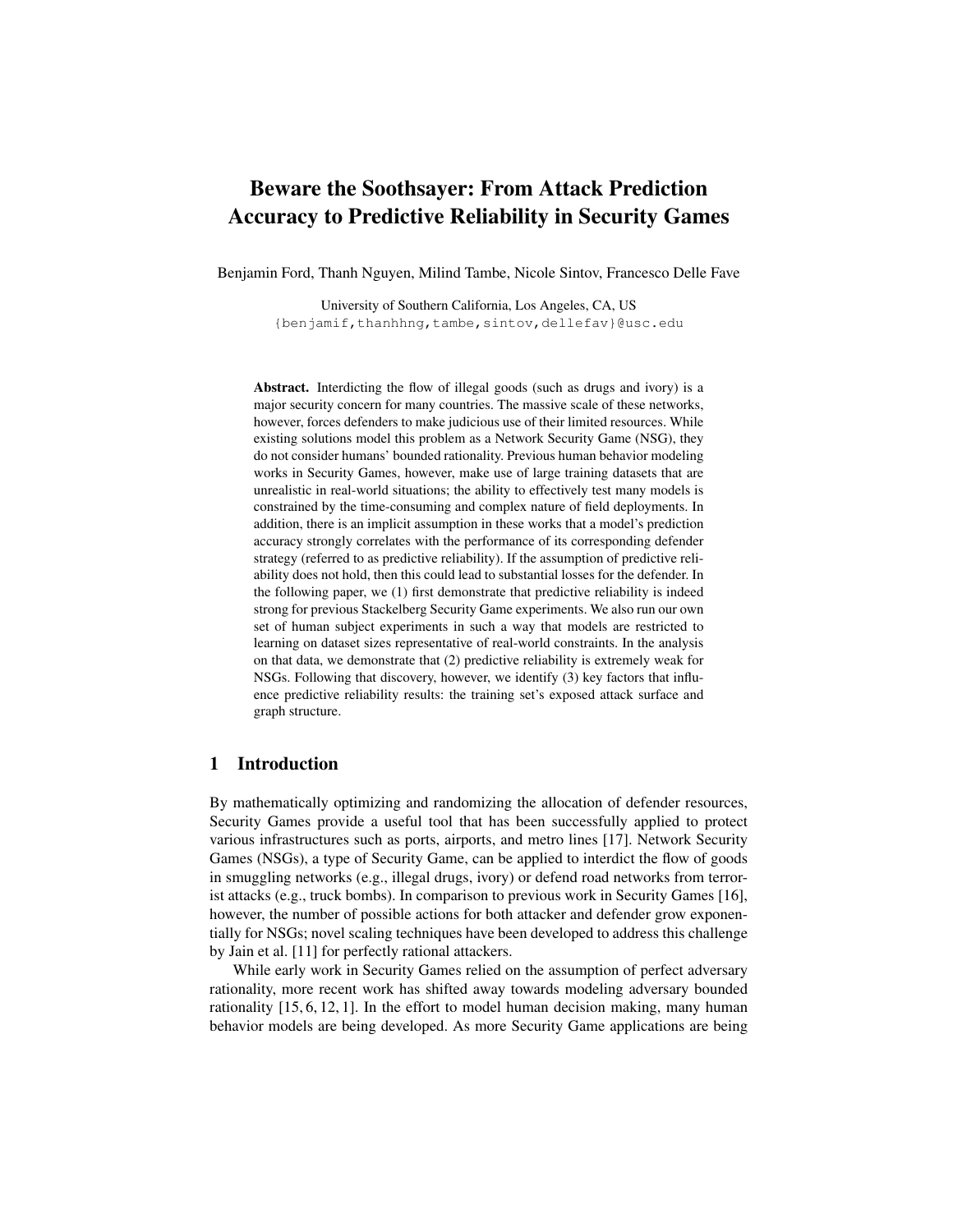deployed and used by security agencies [16, 8], it becomes increasingly important to validate these models against real-world data to better ensure that these and future applications don't cause substantial losses (e.g., loss of property, life) for the defender. In efforts to generate real-world data, previous work [16, 8] has demonstrated that field experiments are time-consuming and complex to organize for all parties involved; the amount of field experiments that can be feasibly conducted is grossly limited. Thus, in real-world situations, we will have limited field data.

By analyzing the prediction accuracy of many models on an existing large dataset of human subject experiments, previous works [6, 1] empirically analyze which models most closely resemble human decision making for Stackelberg (SSG) and Opportunistic Security Games. While these works demonstrate the superiority of some models in terms of prediction accuracy and fitting performance, they do not address the larger, implicit question of how the models' corresponding strategies would perform when played against human subjects (i.e., average defender expected utility). We do not know how well the prediction accuracy of a model will correlate with its actual performance if we were to generate a defender strategy that was based on such a model; informally defined, predictive reliability refers to the percentage of strong correlations between a model's prediction accuracy and the model's actual performance. It is also unknown whether the prediction accuracy analysis approach will be suitable, especially for NSGs, in situations where we have limited field data from which to learn the models. As previously discussed, the amount of field experiments that can be conducted (and thus the amount of training data available for learning) is limited; it is important to know whether the model with superior prediction accuracy will actually result in higher defender gains than a model with worse prediction accuracy (especially when training data is limited). This raises the following question for NSG research: "Without the ability to collect very large amounts of data for training different bounded rationality models and without the ability to conduct very large amounts of tests to compare the performance of these models in action, how do we ensure high predictive reliability and choose the most promising models?"

We first lay the groundwork for determining whether our proposed construct of predictive reliability is valid in SSGs. As such, we first (i) conduct an empirical evaluation of predictive reliability in SSGs in situations where there is a large amount of training data. We then (ii) evaluate predictive reliability for NSGs. In this study, we use NSG human subject data from the lab and train our models on enough data such that prediction accuracies converge <sup>1</sup>. Following this primary analysis, we then examine the various factors that may influence predictive reliability. We propose a metric called Exposed Attack Surface (EAS) which is related to the degree of choice available to the attacker for a given training set. We then (iii) examine the effects of EAS on predictive reliability, and (iv) investigate which graph features influence predictive reliability.

Our primary analysis shows that (i) predictive reliability is strong for an SSG dataset where there is sufficient training data, (ii) even though there is sufficient training data (at least to see our models' prediction accuracies converge), predictive reliability is poor for

<sup>&</sup>lt;sup>1</sup> In other words, to simulate real-world scenarios, we do not assume the presence of very large amounts of data, but nonetheless, there is a sufficient amount of NSG data included in our study to at least see a stable prediction made by our different behavior models.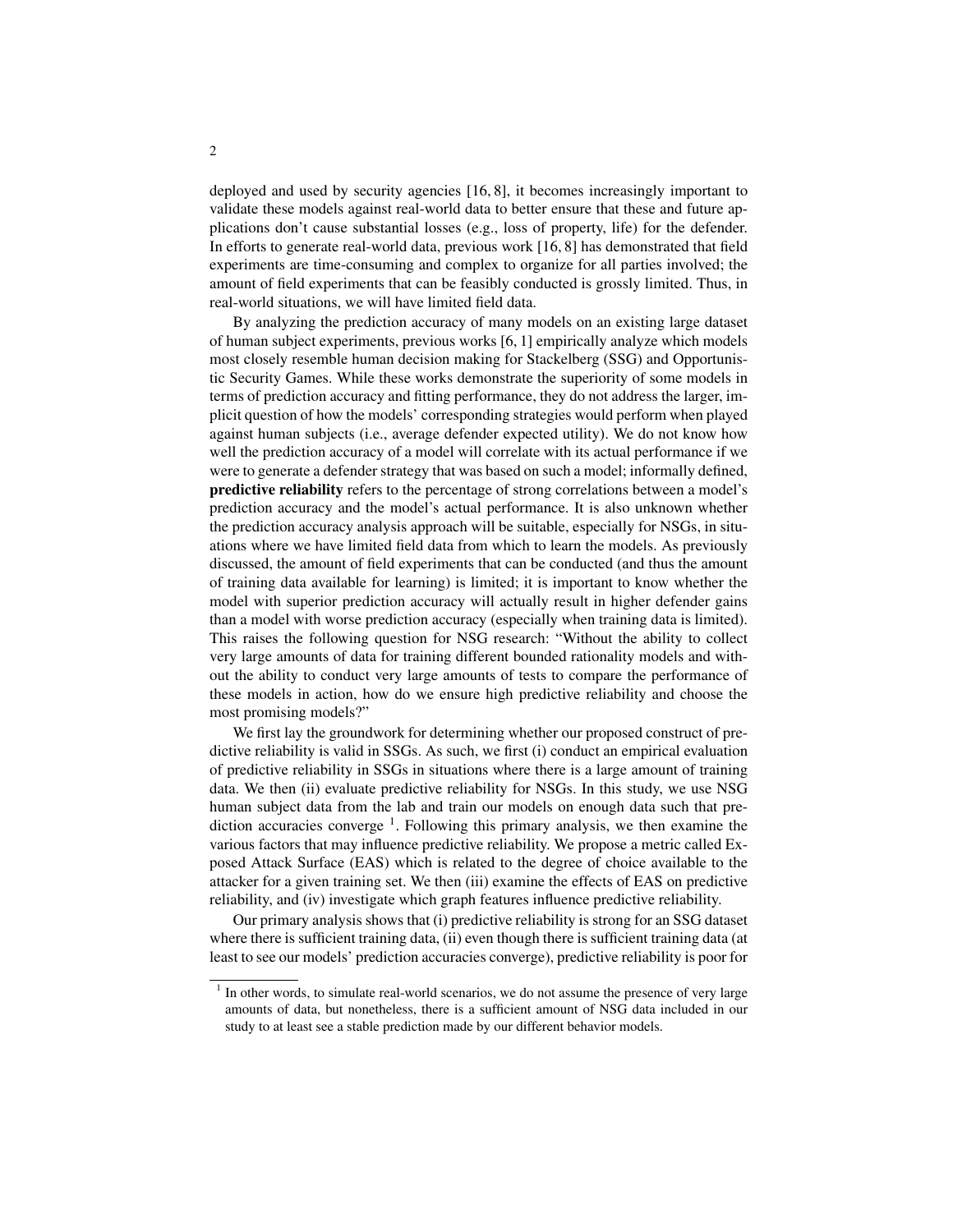Table 1. Notations used in this paper

| V.E                | General directed graph.                                                          |  |  |
|--------------------|----------------------------------------------------------------------------------|--|--|
| $J_{\cdot}$        | Set of paths in graph g.                                                         |  |  |
| $\boldsymbol{k}$   | Number of defender resources.                                                    |  |  |
| $\boldsymbol{X}$   | Set of defender allocations, $X = \{X_1, X_2, , X_n\}.$                          |  |  |
| $X_i$              | $i^{th}$ defender allocation $X_i = \{X_{ie}\}\ \forall e, X_{ie} \in \{0, 1\}.$ |  |  |
| $\overline{A}$     | Set of attacker paths, $A = \{A_1, A_2, , A_m\}$ .                               |  |  |
| $A_i$              | attacker path $A_j = \{A_{je}\}\forall e, A_{je} \in \{0, 1\}.$                  |  |  |
| $t_i$              | Target $t$ in the graph $g$ such that the attacker takes path                    |  |  |
|                    | $\dot{\jmath}$ to attack $t$ .                                                   |  |  |
| $\mathcal{T}(t_i)$ | The reward obtained for a successful attack on target                            |  |  |
|                    | t by taking path j s.t. $A_i \cap X_i = \emptyset$ where $A_i$ is the            |  |  |
|                    | attacker's selected path to attack target t and $X_i$ is the                     |  |  |
|                    | selected defender allocation.                                                    |  |  |
| $\boldsymbol{x}$   | Defender's mixed strategy over $X$ .                                             |  |  |
| $x_i$              | Probability of choosing defender pure strategy $X_i$ .                           |  |  |
|                    | $EU_d(x)$ Defender's expected utility from playing x.                            |  |  |
| $z_{ij}$           | Function that refers to whether a defender allocation                            |  |  |
|                    | $X_i$ intersects with an attacker path $A_i$ . If there is an                    |  |  |
|                    | intersection, returns 1. Else, 0.                                                |  |  |
|                    |                                                                                  |  |  |

NSGs. In our analysis to discover which factors have the most influence on predictive reliability, we find that (iii) a training set with a higher EAS score results in better predictive reliability than a training set with a lower EAS score. Note that this finding is independent of the training set's size (both training sets are of the same size). While it won't always be possible to obtain training data with a large exposed attack surface, if we do have it, we can be more confident in the predictive reliability of our models. In addition, we find that (iv) there is a strong correlation between poor predictive reliability and whether a graph has both a low to moderate number of intermediate nodes and a low to moderate number of outgoing edges from source nodes.

### 2 Background: Network Security Games

This paper will address zero-sum Network Security Games (NSGs). For a table of notations used in this paper, see table 1. In NSGs, there is a network (shown in Figure 1) which is a graph  $g$  containing a set of nodes/vertices  $V$  (the dots/circles in the figure) and a set of edges  $E$  (the arrows in the figure, labelled 1-6). In the network, there is a set of target nodes, denoted by  $T \subset V$ . While the defender attempts to allocate her limited resources to protect these target nodes, the attacker can observe the defender's patrolling strategy and then attack one of the target nodes based on that observation.

**Attacker strategies.** The attacker can start at a source node  $s \in S$  (where  $S \subset V$  is the set of all source nodes in the network) and chooses a sequence of nodes and edges leading to a single target node  $t \in T$ . The attacker's decision corresponds to a single path  $j \in J$  and is referred to as the attacker's path choice  $A_j \in A$  where A is the set of all possible paths that the attacker can choose.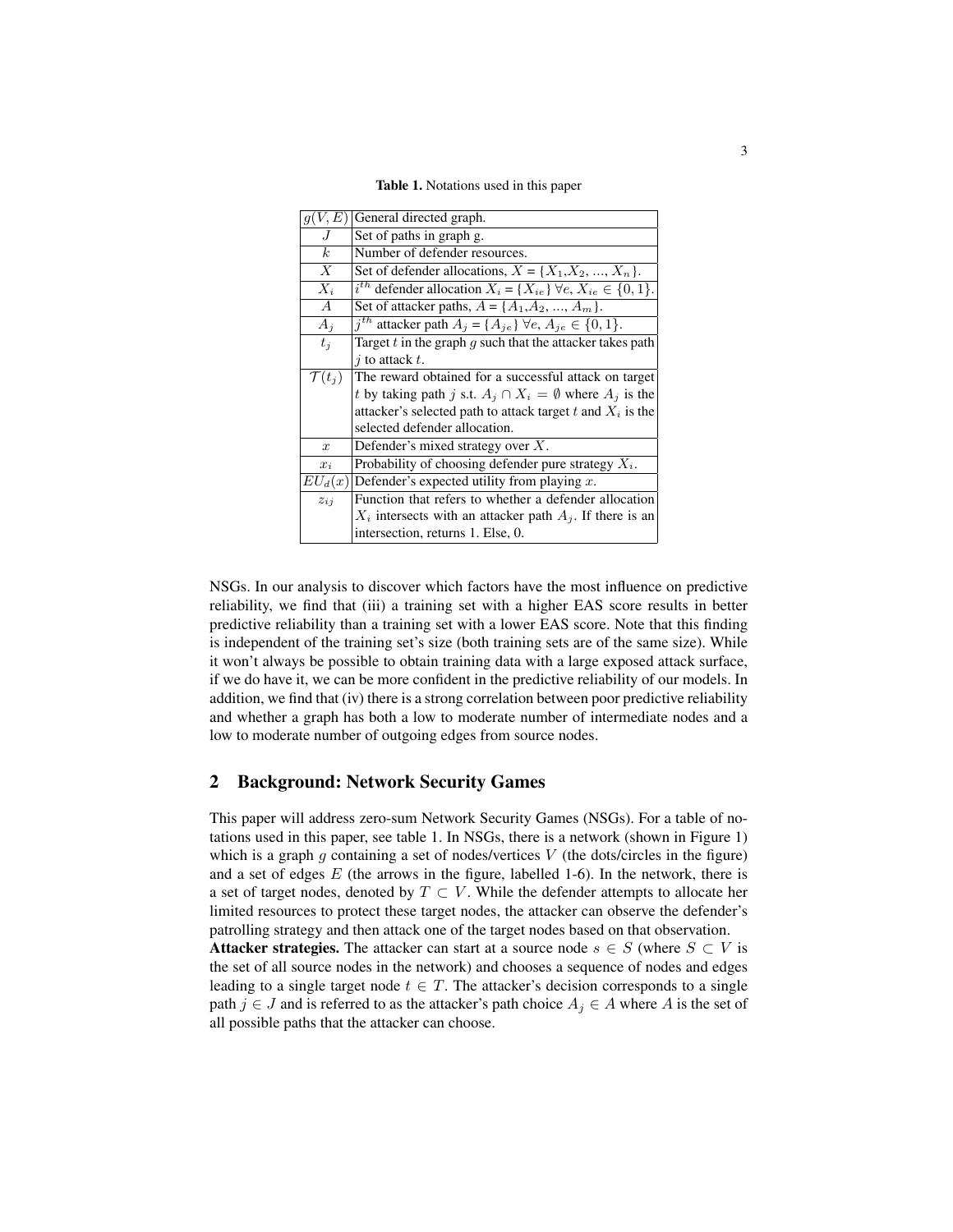Defender strategies. The defender can allocate her  $k$  resources to any subset of edges in the graph; each allocation is referred to as a pure strategy for the defender, denoted by  $X_i$ . There are  $\binom{|E|}{k}$ defender pure strategies in total, and we denote this set of pure strategies by X. Then, a defender's *mixed* strategy is defined as a probability distribution over all pure strategies of the defender, denoted by  $x = \{x_i\}_{i=1}^N$ , where  $x_i$  is the probability that the defender will follow the pure strategy  $X_i$  and  $\sum_i x_i = 1$ .



Fig. 1. Example graph

Defender and attacker utilities. An attack is successful if the attacker's path choice does not contain any edges in common with the defender's allocation ( $X_i \cap A_j = \emptyset$ ), and the attacker will receive a reward  $\mathcal{T}(t_i)$  while the defender receives a penalty of  $-\mathcal{T}(t_i)$ . Here,  $t_j$  is the target node on the path  $A_j$ . Conversely, if the attack is unsuccessful (i.e., the attacker's path intersected with the defender's allocation), both attacker and defender receive a payoff of 0.

Finally, the defender's expected utility of executing a mixed strategy  $x$  given an attacker path  $A_i$  can be computed as shown in Equation 1 where the term  $p_i(x)$  (defined in Equation 2) refers to the probability that the adversary will be caught when choosing path  $A_i$  to attack target node  $t_i$ . In zero-sum games, the attacker's expected utility for choosing path  $A_i$  is equal to the opposite of the defender's expected utility, i.e.,  $EU_a(x, A_j) = -EU_d(x, A_j).$ 

$$
EU_d(x, A_j) = -\mathcal{T}(t_j) \cdot (1 - p_j(x)) \tag{1}
$$

In Equation 2,  $z_{ij}$  is an integer which indicates if the defender's pure strategy  $X_i$ intersects with the attacker path  $A_i$  ( $z_{ij} = 1$ ) or not ( $z_{ij} = 0$ ).

$$
p_j(x) = \sum_{X_i \in X} z_{ij} x_i \tag{2}
$$

# 3 Related Work

Human bounded rationality has received considerable attention in Security Game research [15, 6, 12, 1]. The goal of these works was to accurately model human decision making such that it could be harnessed to generate defender strategies that lead to higher expected utilities for the defender. For the developed models and corresponding defender mixed strategies, some of these works conducted human subject experiments to validate the quality of their models [15, 12, 1]. Often in this research, different models' prediction accuracies are tested against human subjects, and the one that is most accurate is then used to generate defender strategies against human subjects [15, 12]. However, these works do not evaluate whether or not the other models' prediction accuracies correlated with their actual performance (i.e., predictive reliability). In other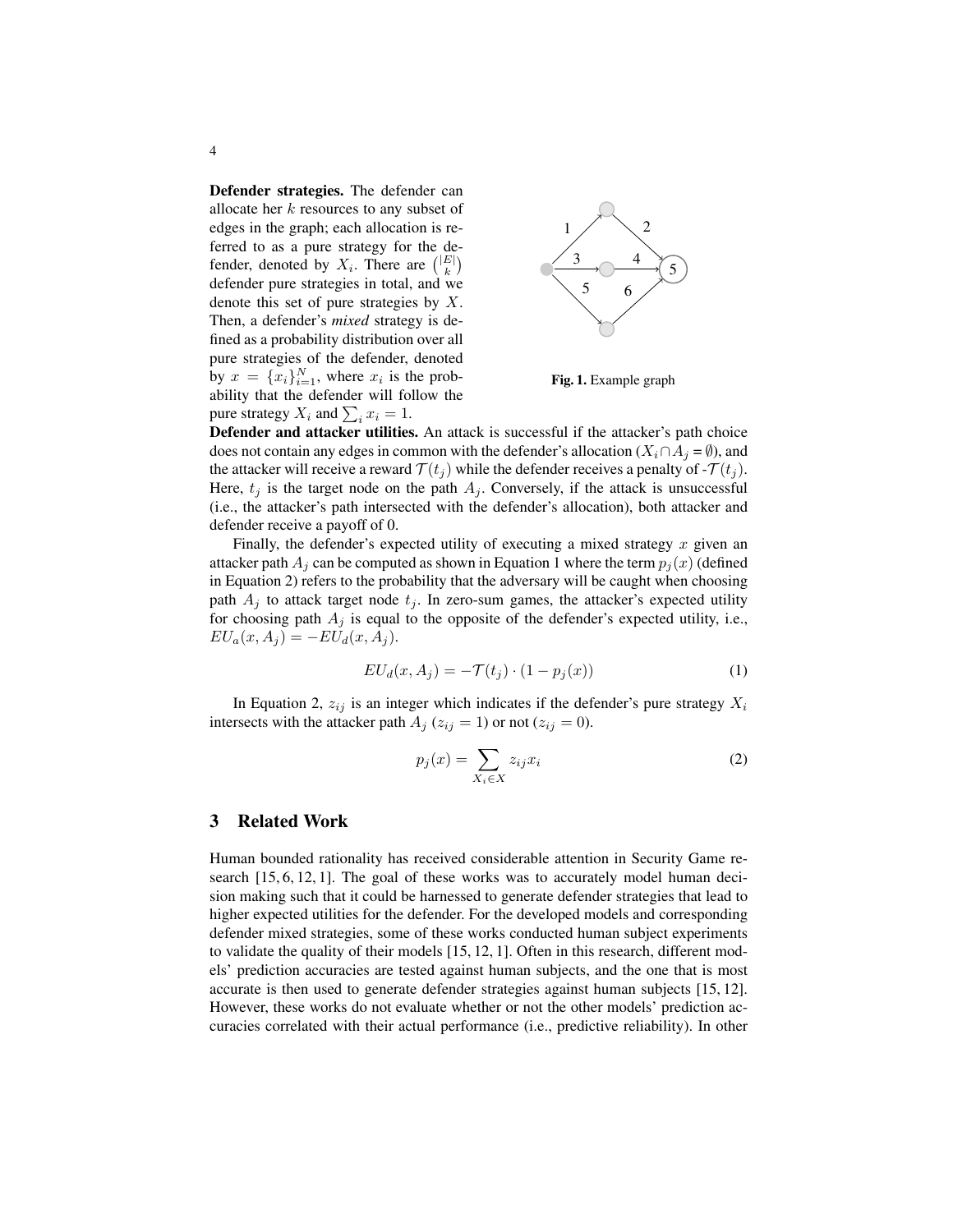words, prediction accuracy is used as a proxy for the defender's actual performance, but it has not been well established that this is a reasonable proxy to use. In order to evaluate predictive reliability for SSGs, we obtained the human subject experiment data from Nguyen et al. [15] and evaluated predictive reliability on this data between the Quantal Response (QR) and Subjective Utility Quantal Response (SUQR) models.

As yet another type of Security Game, NSG research covers a wide variety of applications and domains. NSGs have been applied to curbing the illegal smuggling of nuclear material [14], protecting maritime assets such as ports and ferries [16], studying ways to minimize road network disruptions [2], deterring fare evasion in public transit systems [5], and the assignment of checkpoints to urban road networks [18, 10]. Although our NSG models most closely resemble the model used by Jain et al. [11, 10], the primary difference is that we are not limited to modeling perfectly rational attackers.

In most NSG research, there is a basic assumption that the attacker is perfectly rational, but as demonstrated in work in Behavioral Game Theory by Camerer et al., humans do not behave with perfect rationality [3]. Gutfraind et al. [9] address one type of boundedly rational adversary, an unreactive Markovian evader, in their work. Even though the evader (i.e., attacker) is unreactive to the defender's actions, the relaxation of the rational adversary assumption still results in an NP-hard problem. Positing that humans will rely on heuristics due to the complex nature of solving an NSG, Yang et al. [19] address bounded rationality in a non-zero sum NSG setting by modeling the adversary's stochastic decision making with the Quantal Response (QR) model and various heuristic based variants of the QR model. While they demonstrated that attacker behavior is better captured with human behavior models, their work is limited to using one defender resource in generating defender strategies and only focused on much smaller networks. In order to adequately defend larger networks, like those modeled in previous work by Jain et al. [11] and the ones presented in this work, multiple defender resources are required. For the behavior models we present, multiple defender resources are supported in a zero-sum setting.

# 4 Adversary Behavioral Models

We now present an overview of all the adversary behavioral models which are studied in this paper.

#### 4.1 The Perfectly Rational Model

In NSG literature, the adversary is often assumed to be perfectly rational and will always maximize his expected utility. In other words, the adversary will choose the optimal attack path that gives him the highest expected utility, i.e.,  $A_{opt} = \text{argmax}_{A_i} EU_a(x, A_j)$ .

#### 4.2 The Quantal Response Model

The Quantal Response (QR) model for NSGs was first introduced by Yang et al. [19]. However, their formulation only works under the assumption that there is one defender resource available, and as a result, we present a revised version of the QR model for a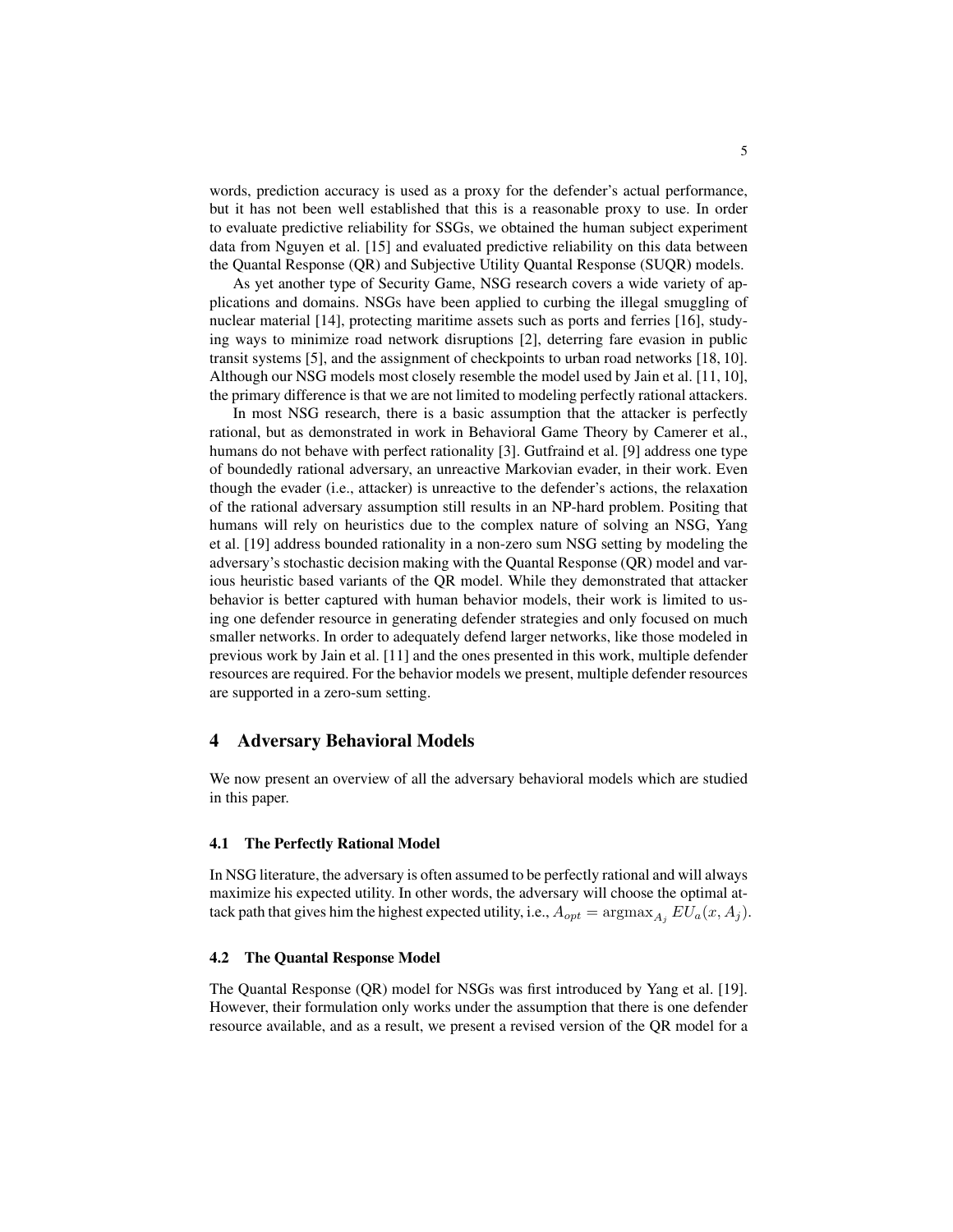zero-sum NSG with multiple defender resources. In short, QR predicts the probability that the adversary will choose a path  $A_j$ , which is presented as the following:

$$
q_j(\lambda|x) = \frac{e^{\lambda EU_j^a(x)}}{\sum_{A_k \in A} e^{\lambda EU_k^a(x)}}
$$
(3)

where  $\lambda$  is the parameter that governs the adversary's rationality. For example,  $\lambda = 0.0$ indicates that the adversary chooses each path uniformly randomly. On the other hand,  $\lambda = \infty$  means that the adversary is perfectly rational. Intuitively, there is a higher probability that the adversary will follow a path with higher expected utility.

#### 4.3 The Subjective Utility Quantal Response Model

Unlike QR, the Subjective Utility Quantal Response (SUQR) model [15] models the attacker's expected utility calculation as a weighted sum of decision factors such as reward and path coverage. As demonstrated by Nguyen et al. [15] for SSGs and Abbasi et al. [1] for Opportunistic Security Games (OSGs), SUQR performs better than QR for attack prediction accuracy. As such, we present an NSG adaptation of SUQR as shown in Equation 4. Specifically, SUQR predicts the probability that the adversary chooses a path  $A_j$  as the following:

$$
q_j(\omega|x) = \frac{e^{\omega_1 p_j(x) + \omega_2 \mathcal{T}(t_j)}}{\sum_{A_k \in A} e^{\omega_1 p_k(x) + \omega_2 \mathcal{T}(t_k)}}
$$
(4)

where  $(\omega_1, \omega_2)$  are parameters corresponding to an attacker's preferences (i.e., weights) on the game features: the probability of capture  $p_j(x)$  and the reward for a successful attack  $\mathcal{T}(t_i)$ .

#### 4.4 The SUQR Graph-Aware Model

The previous models, designed for traditional Stackelberg Games, do not account for the unique features of Network Security Games. As such, we present some NSGspecific features that can be incorporated into the existing SUQR model in the form of additional parameters. Each of these features is computed for each path  $A_i \in A$ .

Path length simply refers to the number of edges in a path  $A_i$ , and the corresponding weight is referred to as  $\omega_3$  in Equation 5. This model will henceforth be referred to as GSUQR1 (i.e., Graph-SUQR w/ 1 parameter). Yang et al. [19] also made use of path length as one of the tested QR heuristics.

$$
q_j(\omega|x) = \frac{e^{\omega_1 p_j(x) + \omega_2 \mathcal{T}(t_j) + \omega_3 |A_j|}}{\sum_{A_k \in A} e^{\omega_1 p_k(x) + \omega_2 \mathcal{T}(t_k) + \omega_3 |A_k|}}
$$
(5)

We also compute the maximum total degree (weight  $\omega_4$ ) of a path. This is an aggregate measure (maximum) of the path's nodes' indegrees (i.e., number of edges coming into the node) + outdegrees (i.e., number of edges leaving the node). We refer to this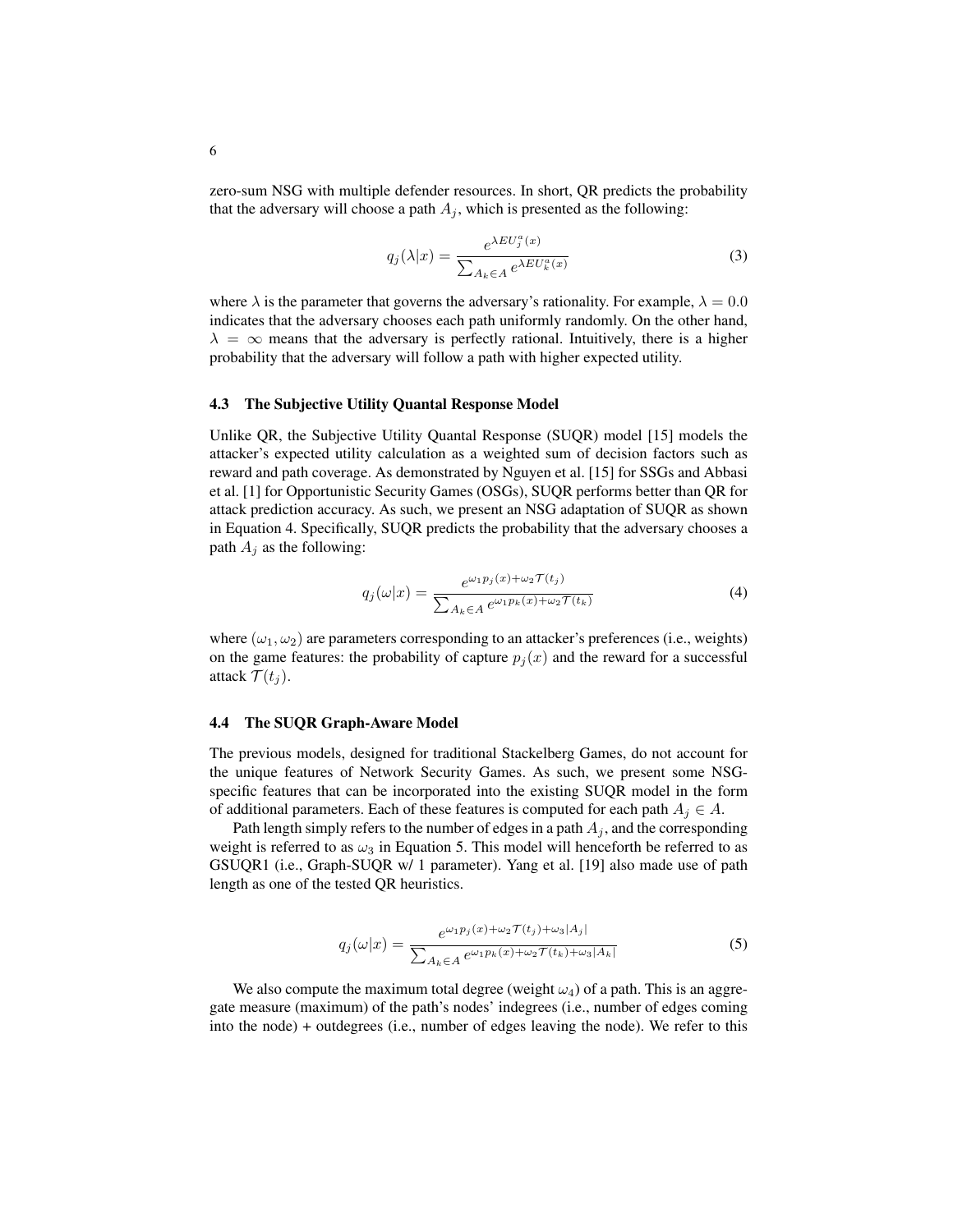measure as  $MTO$ . A low value for this corresponds to simple paths with little connections to other areas of the graph; a high value corresponds to a path with one or more nodes that are highly connected to other paths. The resultant  $q_i$  function is shown in Equation 6, and this model is henceforth referred to as GSUQR2.

$$
q_j(\omega|x) = \frac{e^{\omega_1 p_j(x) + \omega_2 \mathcal{T}(t_j) + \omega_3 |A_j| + \omega_4 M T O_j}}{\sum_{A_k \in A} e^{\omega_1 p_k(x) + \omega_2 \mathcal{T}(t_k) + \omega_3 |A_k| + \omega_4 M T O_k}}
$$
(6)

# 5 Defender Strategy Generation

In this section, we present the approach used to generate defender strategies for the boundedly rational adversary models. <sup>2</sup> Because the strategy space for NSGs can grow exponentially large, we address this by adapting a piecewise linear approximation approach, PASAQ, first introduced by Yang et al. [20]. Note that while we only show the PASAQ formulation as generating defender strategies for the QR model, we also adapted it for the SUQR, GSUQR1, and GSUQR2 models as well. Whereas the original PASAQ algorithm worked for SSGs involving independent targets and coverages, this paper has adopted PASAQ for NSGs, where non-independent path coverage probabilities  $(p_i(x))$  must be taken into account. PASAQ works by performing a binary search to solve a non-linear fractional objective function. Determining whether the current solution is feasible, however, is a non-convex problem, and this feasibility checking problem is expressed as an inequality in equation 7, where  $r$  is the current binary search solution,  $x^*$  is the optimal defender mixed strategy, and  $EU_d(x)$ , the defender's expected utility given an adversary following the QR model, is defined in equation 8. <sup>3</sup>

$$
r \le EU_d(x^*)\tag{7}
$$

$$
EU_d(x) = \frac{\sum_{A_j \in A} e^{\lambda EU_a(x, A_j)} EU_d(x, A_j)}{\sum_{A_j \in A} e^{\lambda EU_a(x, A_j)}}
$$
(8)

After rewriting equation 7 as a minimization function and further expansion, we obtain two non-linear functions

 $f(j)^{(1)}(p_j(x))=e^{\lambda(1-p_j(x))\mathcal{T}(t_j)}$  and

 $f(j)^{(2)}(p_j(x)) = (1-p_j(x))e^{\lambda(1-p_j(x))\mathcal{T}(t_j)}$  which are to be approximated. To do so, we divide the range  $p_j(x) \in [0, 1]$  into S segments (with endpoints  $\left[\frac{s-1}{S}, \frac{s}{S}, s = 1...S\right]$ ) and will henceforth refer to each segment that contains a portion of  $p_i(x)$  as  $\{p_{is}, s =$ 1... S}. For example,  $p_{j2}$  refers to the second segment of  $p_j(x)$  which is located in the interval  $\left[\frac{1}{S}\right]$  and  $\frac{2}{S}$ . Our piecewise approximation follows the same set of conditions from [20]: each  $p_{js} \in [0, \frac{1}{S}] \forall s = 1...S$  and  $p_j = \sum_{s=1}^{S} p_{js}$ . In addition, any  $p_{js} > 0$  only if  $p_{js'} = \frac{1}{s}, \forall s' < s$ ; in other words,  $p_{js}$  can be non-zero only when

 $^{2}$  The algorithm to generate a Maximin strategy can be found in [11].

<sup>&</sup>lt;sup>3</sup> Details on the binary search algorithm can be found in Yang et al.'s original PASAQ formulation [20].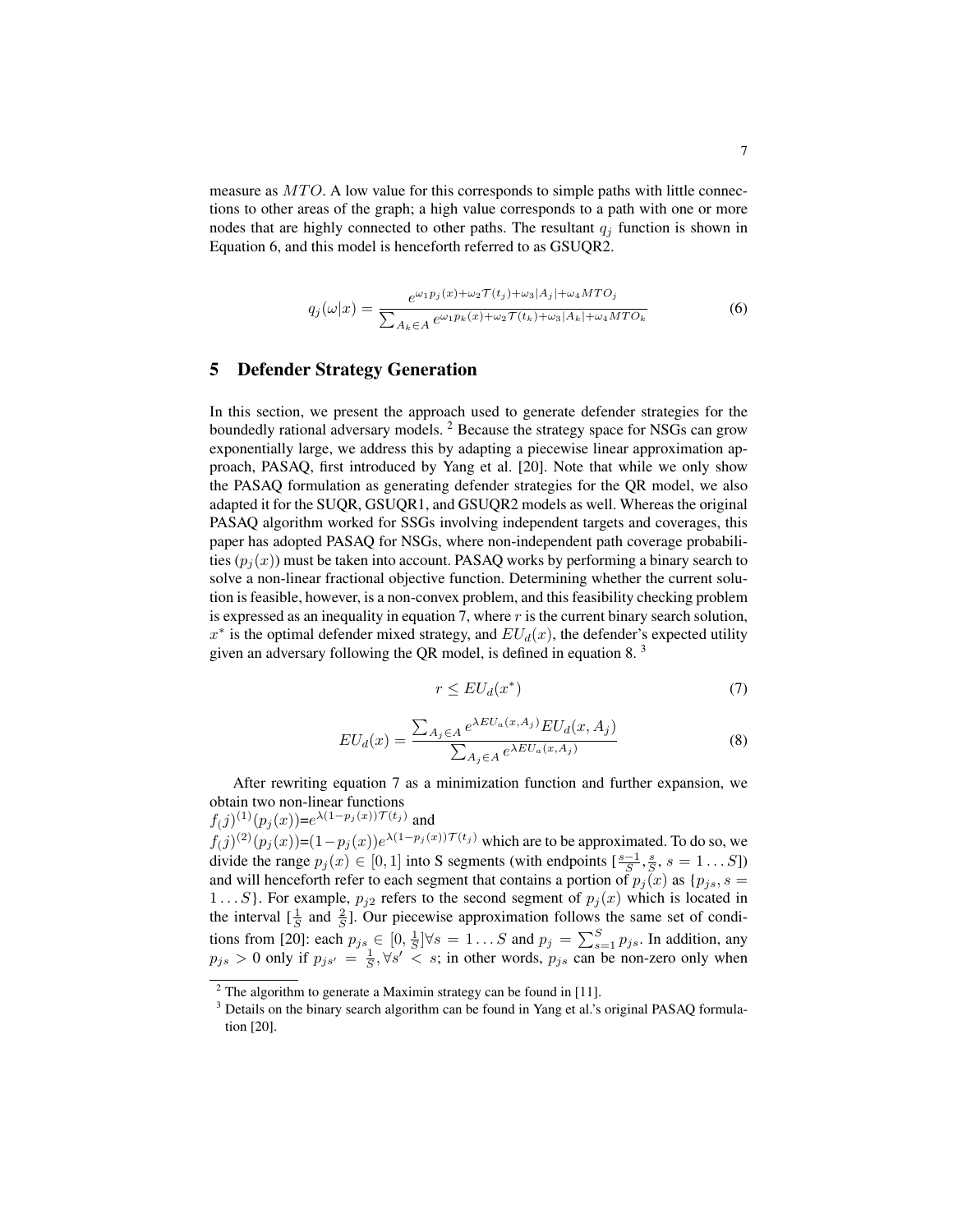all previous partitions are completely filled (i.e.,  $= \frac{1}{S}$ ). Enforcing these conditions ensures that each  $p_{js}$  is a valid partition of  $p_j(x)$ . Following the definition from [20], the piecewise linear functions are represented using  $\{p_{js}\}\$ . The S+1 segment end points of  $f_j^{(1)}(p_j(x))$  can be represented as  $\{(\frac{s}{S}, f_j^{(1)}(\frac{s}{S}))\}$ , s=0...S} and the slopes of each segment as  $\{\gamma_{js}, s=1...S\}$ . Starting from  $f_j^{(1)}(0)$ , we denote the piecewise linear approximation of  $f_j^{(1)}(p_j(x))$  as  $L_j^{(1)}(p_j(x))$ :

$$
L_j^1(p_j(x)) = f_j^{(1)}(0) + \sum_{s=1}^S \gamma_{js} p_{js}
$$
  
=  $e^{\lambda \mathcal{T}(t_j)} + \sum_{s=1}^S \gamma_{js} p_{js}$  (9)

The approximation of function  $f_j^{(2)}(p_j(x))$  is performed similarly (slopes denoted as  $\{\mu_{js}, s=1...S\}$  and yields  $L_j^{(2)}(p_j(x))$ .

$$
L_j^2(p_j(x)) = e^{\lambda \mathcal{T}(t_j)} + \sum_{s=1}^S \mu_{js} p_{js}
$$
 (10)

Given the definition of these two piecewise linear approximations, the following system of equations details the solution feasibility checking function (invoked during the binary search):

$$
\min_{x,b} \sum_{A_j \in A} \left( e^{\lambda \mathcal{T}(t_j)} + \sum_{s=1}^S \gamma_{js} p_{js} \right) r \tag{11}
$$

$$
+\sum_{A_j\in A} \mathcal{T}(t_j)(e^{\lambda \mathcal{T}(t_j)} + \sum_{s=1}^S \mu_{js} p_{js})
$$
\n(12)

$$
s.t. \sum_{X_i \in X} x_i \le 1 \tag{13}
$$

$$
p_j(x) = \sum_{s=1}^{S} p_{js}
$$
 (14)

$$
p_j(x) = \sum_{X_i \in X} z_{ij} x_i \tag{15}
$$

$$
b_{js}\frac{1}{S} \le p_{js}, \forall j, s = 1 \dots S - 1 \tag{16}
$$

$$
p_{j(s+1)} \le b_{js}, \forall j, s = 1...S - 1
$$
 (17)

$$
0 \le p_{js} \le \frac{1}{S}, \forall j, s = 1...S \tag{18}
$$

$$
b_{js} \in \{0, 1\}, \forall j, s = 1 \dots S - 1 \tag{19}
$$

$$
z_{ij} \in \{0, 1\}, \forall i, j \tag{20}
$$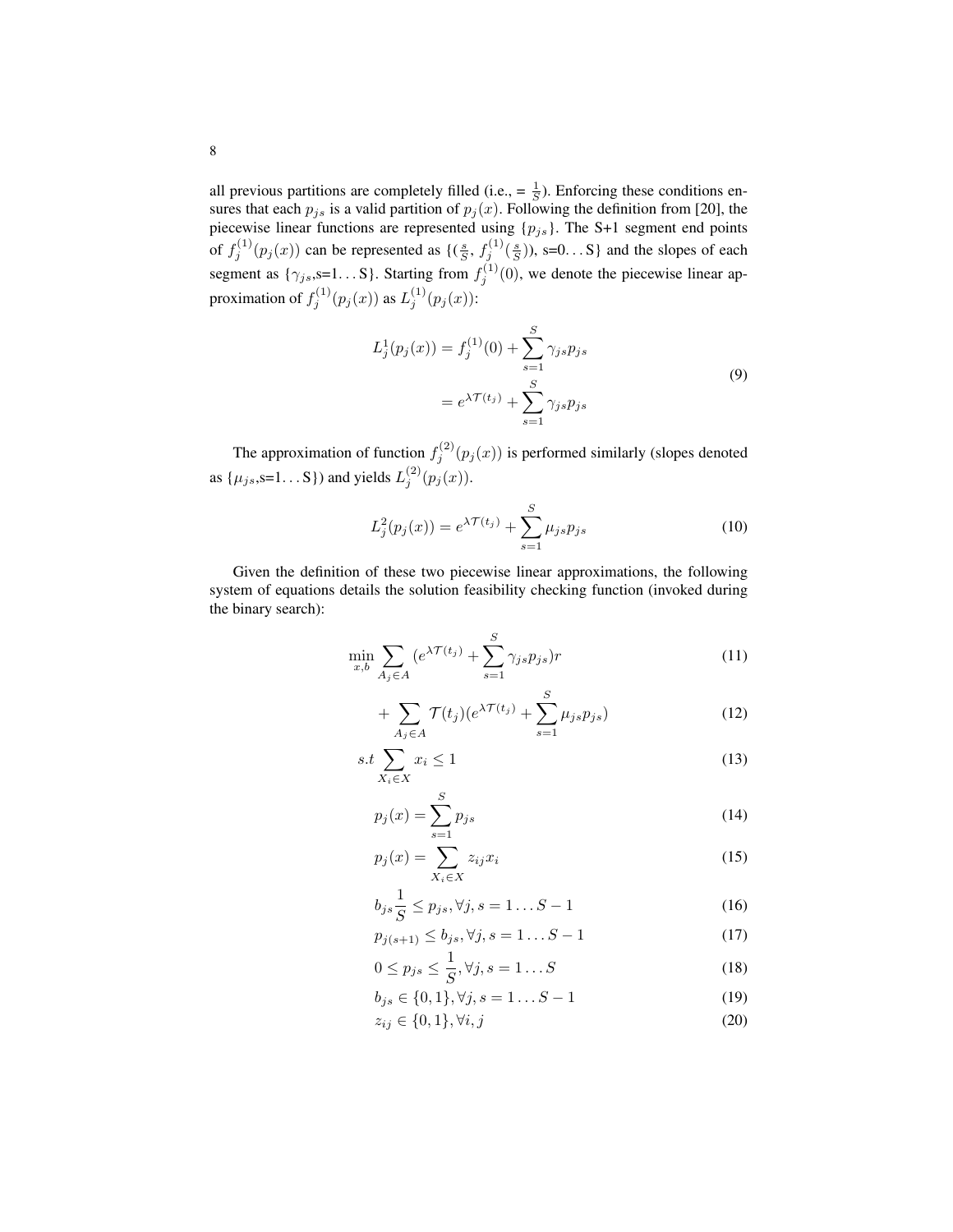where  $b_{js}$  is an auxiliary integer variable that is equal to 0 only if  $p_{js} < \frac{1}{S}$  (equation 16). Equation 17 enforces that  $p_{j(s+1)}$  is positive only if  $b_{js} = 1$ . In other words,  $b_{js}$  indicates whether or not  $p_{js} = \frac{1}{s}$  and thus enforces our previously described conditions on the piecewise linear approximation (ensuring each  $p_{js}$  is a valid partition). As demonstrated in [20], given a small enough binary search threshold  $\epsilon$  and sufficiently large number of segments S, PASAQ is arbitrarily close to the optimal solution.

# 6 Human Subject Experiments

#### 6.1 Experimental Overview

In order to test the effectiveness of these algorithms against human adversaries, we ran a series of experiments on Amazon Mechanical Turk (AMT). Even though we run these (effectively speaking) laboratory experiments, our goal is to collect this data in such a way as to simulate field conditions where there is limited data. <sup>4</sup>

Each participant was presented with a set of fifteen graphs in which they navigated a path from a source node to a destination node through using a series of intermediate nodes. Participants that successfully attacked a destination (without getting caught on an edge) received the corresponding reward; participants that got caught on an edge received zero points for that round. At the end of the experiment, participants received \$1.50 plus the number of points they received (in cents) during the experiment. To avoid learning effects and other sources of bias, we took the following steps: randomized the order in which graphs were presented to participants, withheld success feedback until the end of the experiment, only allowed participants to participate in the experiment once, and finally, we divided participants into separate subject pools such that each participant only played against a single defender strategy and played on each of the fifteen graphs exactly once. Due to the inevitability of some participants playing randomly (thus confounding any behavioral analysis we may conduct), we included a set of validation rounds such that if participants chose a path that was covered by the defender 100% of the time, we would drop their data from the analysis.

#### 6.2 Experiment Data Composition

Participants and Dataset Sizes In our experiments, all eligible AMT participants satisfied a set of requirements. They must have participated in more than 1000 prior AMT experiments with an approval rate of  $\geq$  95%, and we required that all participants were first-time players in this set of experiments. Out of 551 participants, 157 failed to complete all graphs or did not pass both validation rounds. The remainder, 394, successfully completed all rounds and passed both validation rounds, and we used only their data in the following data analyses.

<sup>&</sup>lt;sup>4</sup> For a more detailed discussion of human subject experiment design considerations, such as steps taken to reduce sources of bias, please see the appendix.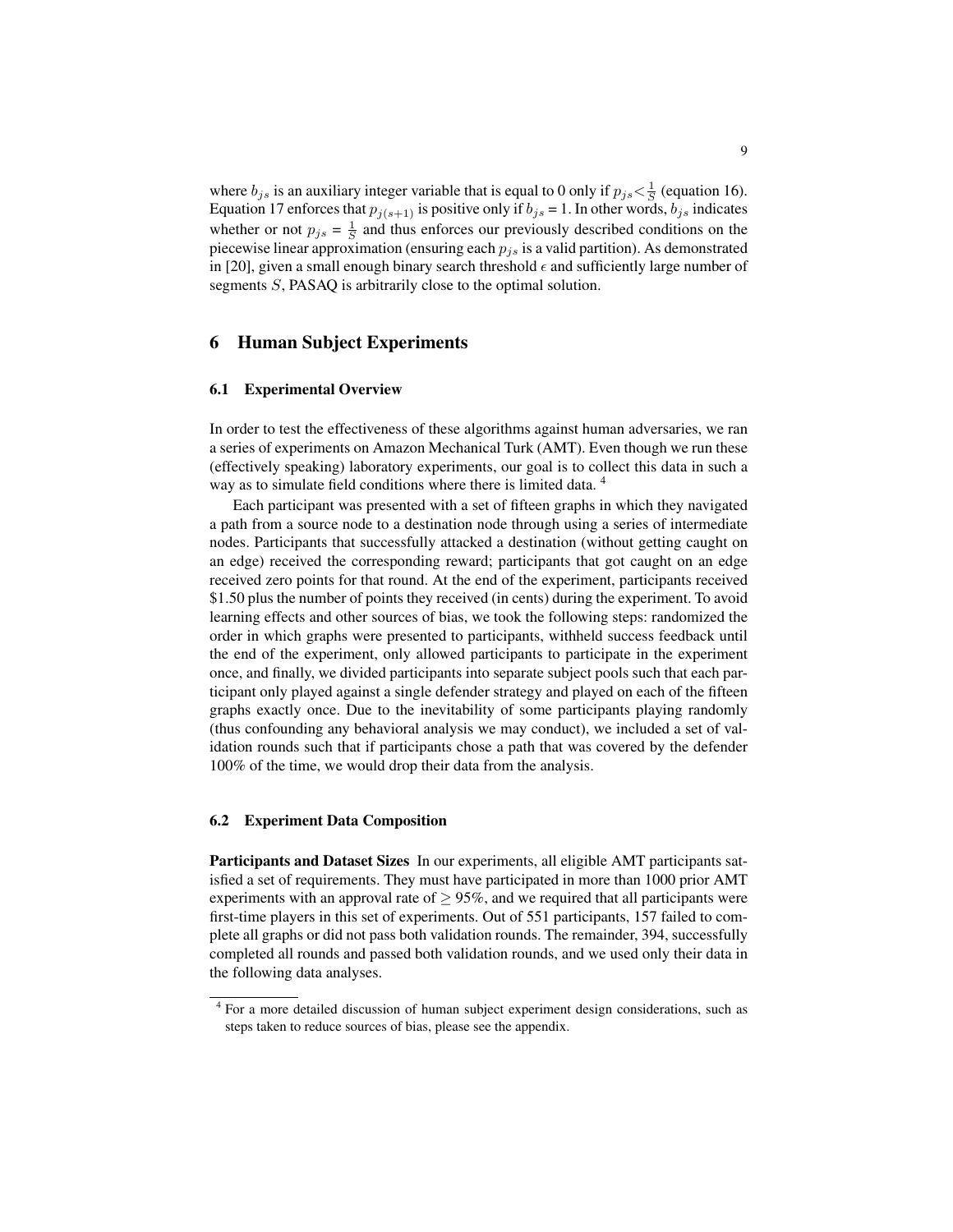Graph Design and Generation To ensure our findings were not limited to a single set of homogeneous graphs, we generated three sets of random geometric graphs. Eppstein et al. demonstrated that geometric graphs were a suitable analogue to real-world road networks due to road networks' non-planar connectivity properties [7]. Each set was assigned a predefined neighborhood radius  $(r)$ , corresponding to the maximum distance between two nodes for an edge to exist, and a predefined number of intermediate nodes  $(v_i)$ . Set 1, a set of sparse random geometric graphs, had  $r = 0.2$ ,  $v_i = 10$ , and was required to have at least 15 edges. Set 2, a set of densely connected graphs, had  $r =$ 0.6 and  $v_i = 4$ . Set 3, a set of intermediately connected graphs, had  $r = 0.4$  and  $v_i = 7$ . In addition, all sets were generated with a set of common constraints; each graph was constrained to have no more than 30 edges, exactly two source nodes, and exactly three destination nodes (with reward values 3, 5, and 8).

For each set, we generated 100 unique random geometric graphs. For each graph, we first randomly placed the nodes in a 2-D region (a unit square), and edges were drawn between nodes that were, at most, a 2-norm distance  $r$  away from each other. During post-processing, invalid connections, such as edges connecting source nodes to other source nodes, were removed. After the set was generated, we computed a Maximin, QR, and SUQR strategy for each graph and computed a distance score. This distance score measured the 1-norm distance between the probability distributions (i.e., the mixed strategies) for two sets of strategies: QR and SUQR, and Maximin and SUQR; graphs with distinctly different defender strategies (in terms of the coverage probabilities on paths) would receive a high distance score. The five graphs with the highest distance scores were kept for the final set.

Model Parameter Learning The full experiment set consists of eight subject pools. For the purposes of learning the model parameters for the human behavior models, however, we divided the experiment set into three separate experiment sets. The first experiment set consists solely of the Maximin subject pool (no model learning required). The latter two experiment sets are defined by the training dataset used to train the models (e.g., the experiment data from the Maximin subject pool). As was done in previous work on applying human behavior models to Security Games [15, 12, 1, 19], we use Maximum Likelihood Estimation (MLE) to learn the parameter values (i.e., weights) for each behavior model. Because training data may be limited in the real-world, we limit the scope of each training dataset to contain data from only one subject pool. Unlike previous work in NSGs by Yang et al. [19], where one set of weights was learned across all graphs (i.e., an aggregate weight), we found that the log-likelihood was highest when weights were learned individually for each graph.

Experiment Set Composition As mentioned previously, the experiments are divided into three separate experiment sets. Each combination of coverage strategy  $\times$  graph set was assigned to their own subject pool. Prior to running these experiments, however, we had no training data on which to learn weights for the behavior models. Thus, the first experiment set, experiment set 1, only contains a coverage strategy generated by the Maximin algorithm.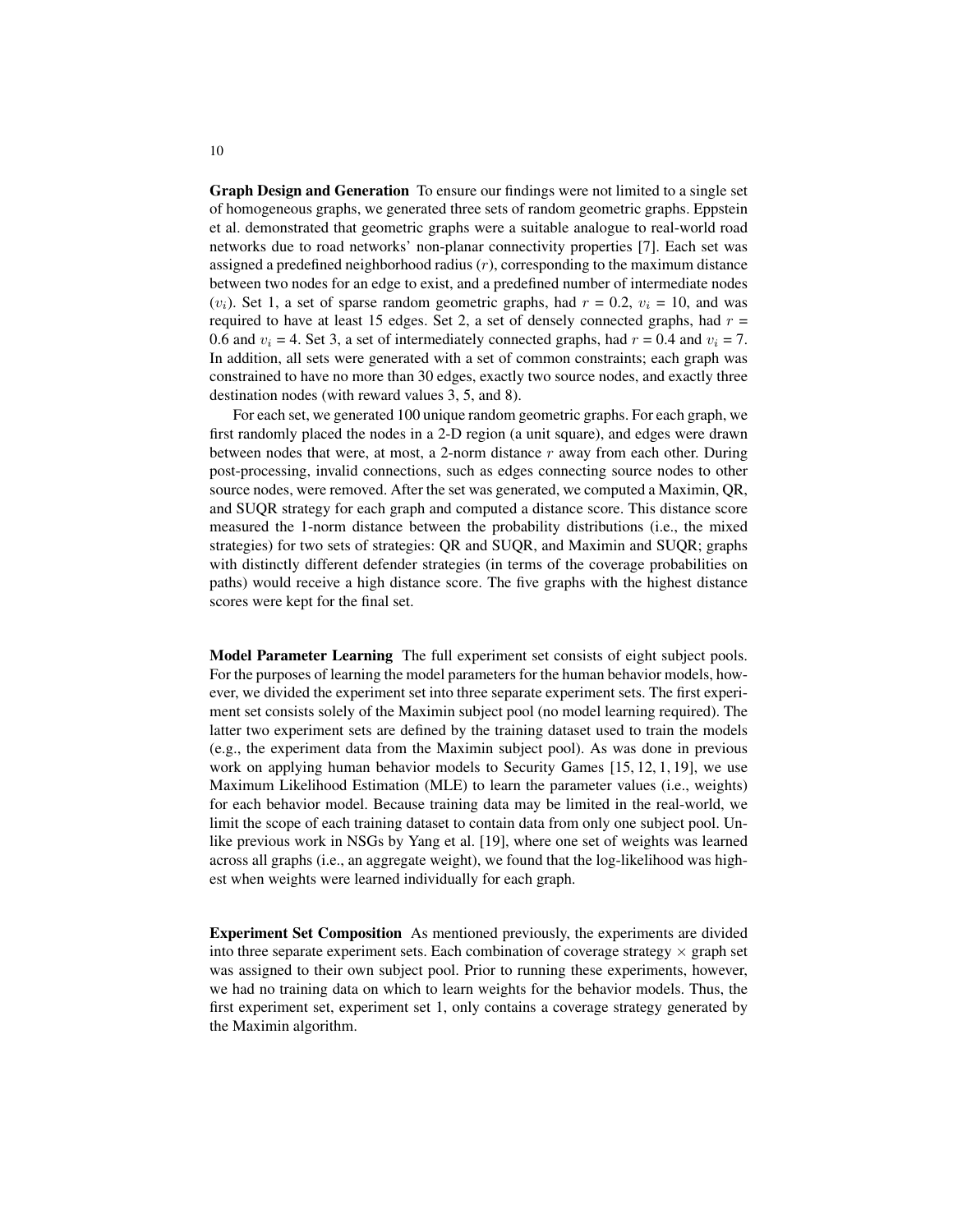Experiment set 2 contains coverage strategies generated by the corresponding PASAQ algorithms for the QR (Equation 3), SUQR (Equation 4), GSUQR1 (Equation 5), and GSUQR2 (Equation 6) models. For the models used to generate these strategies, we used the Maximin dataset as the training dataset to learn each model's weights. To help differentiate from the datasets in experiment set 3, we will refer to the datasets collected in experiment set 2 as QR-M, SUQR-M, GSUQR1-M, and GSUQR2-M.

Experiment set 3 also contains coverage strategies generated for the QR (Equation 3), SUQR (Equation 4), and GSUQR1 (Equation 5) models. Instead of learning on Maximin data, however, we instead learn on GSUQR1-M data (from experiment set 2). As we will demonstrate later, learning from a non-Maximin dataset has a substantial positive impact on predictive reliability. As was done for experiment set 2, we will refer to the datasets collected in experiment set 3 as QR-S, SUQR-S, and GSUQR1-S.

#### 6.3 Data Analysis Metrics

The following section discusses the various metrics used throughout our data analysis. First, we will introduce three metrics for computing model prediction accuracy (the degree to which a model correctly predicted attacker behavior). Next, we will introduce our proposed predictive reliability metric, which measures the degree to which models' predictions correspond to their actual performances. Finally, we introduce our last proposed metric, Exposed Attack Surface, which measures the number of unique path choices available to the attacker.

Model Prediction Accuracy In previous empirical analyses [6, 1] and in our own analysis, prediction accuracy measures are key to understanding the relative performance of behavior models; accuracy measures seek to answer the question "How well does this model predict human behavior?" Computed over all paths for each model  $\times$  graph  $\times$ coverage strategy combination, prediction accuracy quantifies the degree to which a model's predictions of attacker behavior were correct.

Regardless of a graph's size or coverage strategy, however, only a few paths have an actual probability of attack  $(q_i) > 6\%$ ; most paths in most graphs are attacked with very low frequency. When looking at all paths in a graph, the average absolute prediction error (AAE) is 3%, regardless of the behavior model making the prediction. It appears that the error "outliers" are actually the primary values of interest. In other words, because there is no discriminatory power with the average, we instead analyze the maximum absolute prediction error (MAE) (Equation 21) for each model, where  $g \in G$  is a graph in the experiment set,  $\phi$  is the behavior model (along with its weights) being evaluated,  $q_i$ is the behavior model  $\phi$ 's predicted attack proportion on path  $A_i$  given defender mixed strategy x, and  $\hat{q}_j$  is the actual attack proportion on path  $A_j$ .

$$
MAE(g, x, \phi) = \max_{A_j \in A} |q_j - \hat{q}_j|
$$
\n(21)

As mentioned previously, only a few paths in a graph have some substantial probability of being attacked. Over all eight datasets, on average (across all graphs), 70% of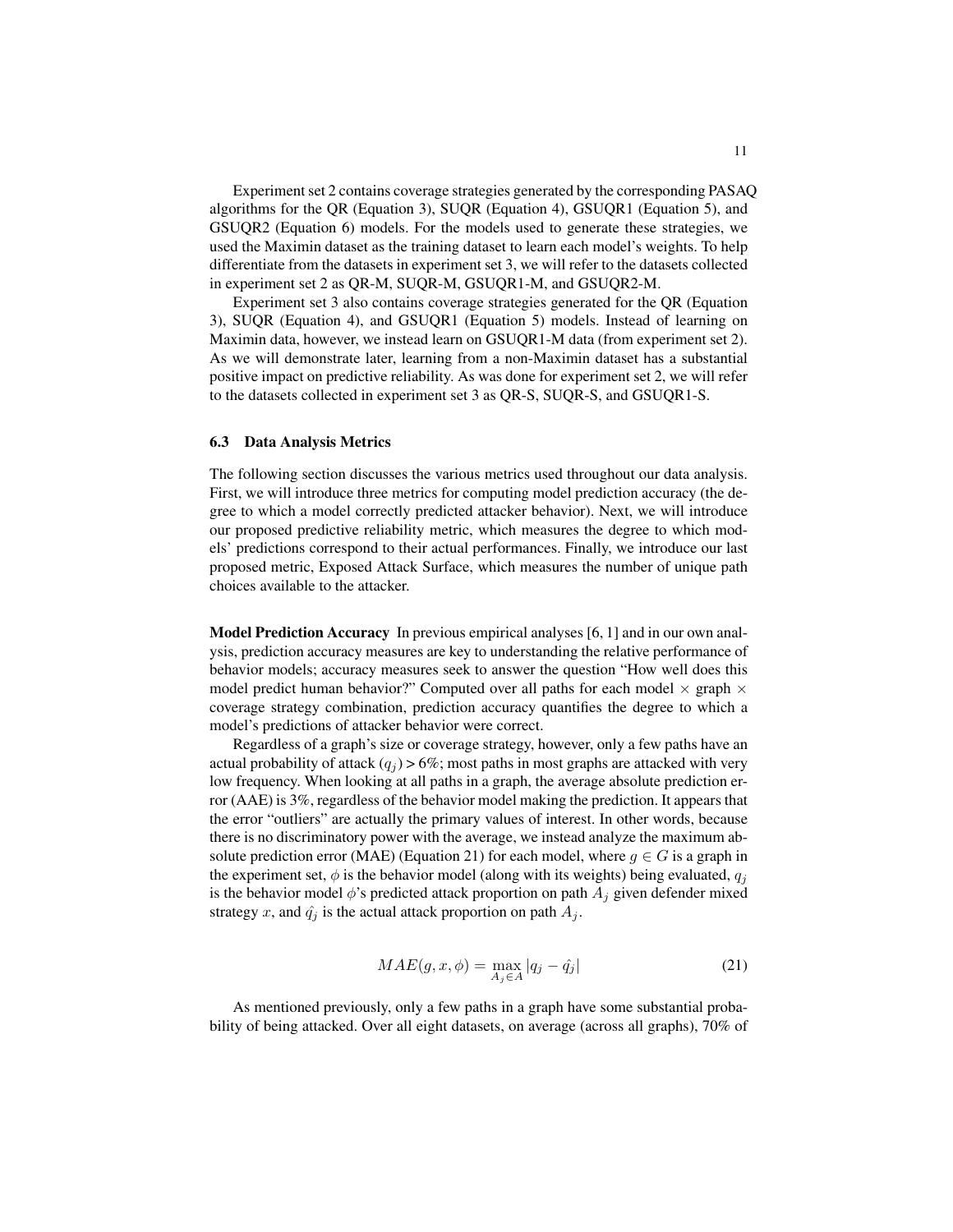all attacks occurred on only three paths (per graph). Thus, it is prudent to also analyze a model's prediction accuracy on these so-called "favored" paths.

**Definition 1.** A path  $A_j$  is defined as a **favored path**  $A_{fj}$  if its actual probability of *attack*  $(q_i)$  *is*  $\geq 10\%$ *.* 

Similar to MAE but instead only over the favored paths  $A_{fj} \subset A_j$  in a graph, we compute the maximum absolute error over favored paths (referred to as FMAE). Since this subset of paths does not suffer from excessive skewing, it is appropriate to also analyze the average absolute error (FAAE) over the set of favored paths  $A_{fi}$ .

Predictive Reliability Now that we've introduced our prediction accuracy metrics, we turn our attention to the primary focus of our paper: predictive reliability - the degree to which models' prediction accuracies correspond with their corresponding strategies' performances in experiments. If predictive reliability is poor, then models chosen on the basis of having the best prediction accuracy may not perform the best when tested against actual humans; when field-deployment resources are limited, those resources should not be wasted on models that end up performing very poorly in the field!

After all human subject experiments have been conducted (we refer to the whole set of attack data as  $A_d$ ), we can compute predictive reliability. Put simply, predictive reliability is the percentage of strong Pearson correlations. These correlations are computed separately for each combination of graph ( $g \in G$ ), prediction accuracy metric  $(PAM)$ , and testing dataset (T $e \in A_d$ ). For a given g, PAM, and Te, we compute the Pearson correlation over all models' (1) prediction accuracy on  $Te$  (using  $PAM$ ), and (2) actual defender utility on the model's corresponding attack data (e.g., for model QR trained on Maximin, compute on the QR-M dataset). Note that if a model was trained on  $Te$  or if the model's corresponding attack data is  $Te$ , it is omitted from the Pearson correlation for that combination of q,  $PAM$ , and Te.

Definition 2. *Predictive reliability is defined as the percentage of correlations between actual utility values and prediction accuracies that are both (1) strong (magnitude > 0.70), and (2) in the desired direction (negative: as error decreases, actual utility increases). In other words, predictive reliability corresponds to the percentage of strong correlations (correlation < -0.70).*

Exposed Attack Surface We now introduce our second proposed metric, Exposed Attack Surface (EAS). While early discussion of attack surface exposure was done by Manadhata et al. [13], more recently, Kar et al. [12] applied this concept to Repeated Stackelberg Security Games to improve the defender's utility against human subjects. EAS measures the number of unique attacker choices (i.e., paths) for a graph  $\times$  strategy combination. To phrase this metric as a question, "Given a coverage strategy and graph, how many paths in the graph have a unique combination of path coverage and reward?" Referring to Figure 2 as an example, there are three separate paths to target 5. While two of these paths have the same path coverage of  $\{0.2, 0.2\}$  (one attack surface), the other path has 0 path coverage (the second attack surface). Finally, the path to target 8 constitutes the last attack surface; the example figure's EAS score is 3. Although there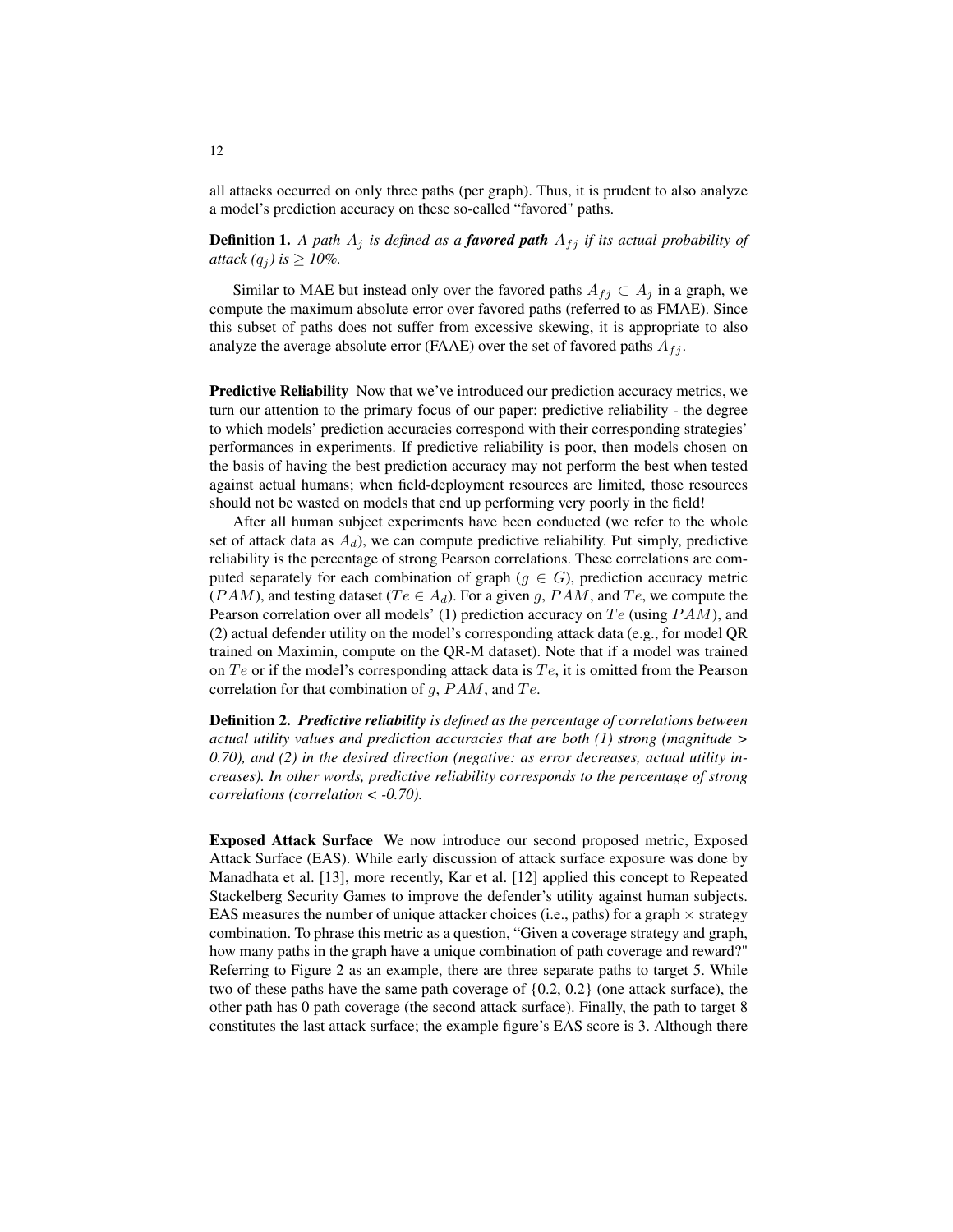are four paths in Figure 2, two of these paths are equivalent to each other (i.e., same reward and coverage) and thus there are only three unique path choices (i.e., the EAS score) for the attacker.



Fig. 2. Example graph 2

Definition 3. *Exposed Attack Surface is defined as the number of unique combinations of reward*  $\mathcal{T}(t_i)$  *and path coverage probability*  $p_i(x)$  *over all paths* A *in a graph* g.

When computing this metric for a dataset  $d_{\phi,G} \in D_{\Phi,G}$ , we take the sum of EAS scores for each graph  $\times$  coverage strategy (corresponding to a model  $\phi$ ) combination. To illustrate the simple (but important) intuition behind EAS, we present two extreme cases: (1) consider a training dataset that consists of a single graph  $\times$  coverage strategy such that the graph's EAS score is one; all paths to the single target have identical coverage (i.e., one unique path choice). When attempting to learn model parameters, it would be impossible to differentiate between attacker choices; obviously, this training set with a low EAS score is ill-suited for use in model learning. (2) In contrast, a training dataset with a high EAS score implies that there are many distinguishable attacker choices. Attacker choices over these many unique paths provide information about their preferences such that we can more effectively train a model; we hypothesize that a training dataset that contains more information about attacker preferences (i.e., one with high EAS) is superior to one that provides less information (i.e., low EAS).

# 7 Predictive Reliability Analysis

After defining predictive reliability in the previous section (Section 6.3), we now evaluate predictive reliability in previous work by Nguyen et al. [15] for SSGs, and then follow up with an evaluation of predictive reliability in our work for NSGs.

### 7.1 SSG Experiment

In this prior work on Stackelberg Security Games (SSGs), participants in human subject experiments were asked to play a game called "The Guards and Treasures". For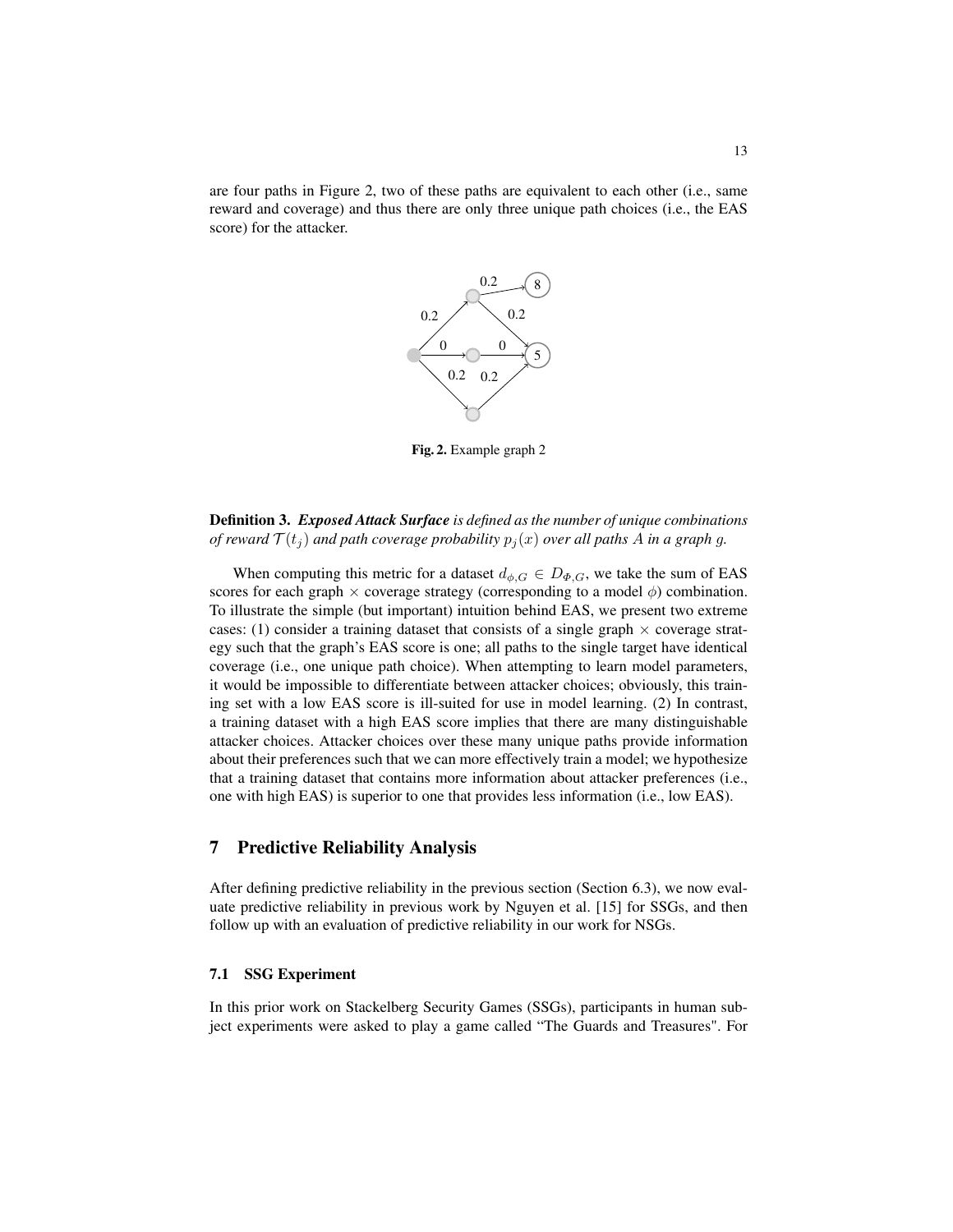one experiment, participants in each round (for 11 rounds total) picked one of 24 targets based on its defender coverage probability, reward and penalty to the attacker, and reward and penalty to the defender. For each of these rounds, five coverage strategies were generated: three corresponding to other defender strategy algorithms and two corresponding to the QR and SUQR human behavior models whose weights were learned from a prior dataset consisting of 330 data points. While the previous work demonstrated that SUQR's prediction accuracy was better than QR, and SUQR had the best corresponding strategy performance compared to other algorithms, it was an implicit assumption that the behavior model with the best prediction accuracy would also perform the best in human subject experiments. If predictive reliability was actually poor, then it could have been the case that QR and its strategy would have performed the best in experiments.

#### 7.2 SSG Predictive Reliability

For the following analysis, we confirmed that predictive reliability was strong for this SSG experiment; prediction accuracy was reliably correlated with actual performance. In the dataset we obtained from Ngyuen et al. [15] (which contained human subject attack data), we computed the predictive reliability over the QR and SUQR models. Because there were only two models in this correlation, the correlation output was either -1 (i.e., supports good predictive reliability) or +1 (i.e., supports poor predictive reliability). This analysis was done across 11 different rounds and for each of the three non-QR/SUQR test datasets. In table 2, we show the predictive reliability of the QR and SUQR models in this SSG dataset. When MAE was used as the error metric for each model, predictive reliability was 91%. In other words, 91% of correlations corresponded to prediction error being strongly inversely related to actual performance.

Table 2. Guards and Treasures Predictive Reliability

| MAE AAE                        |  |
|--------------------------------|--|
| Predictive Reliability 91% 85% |  |

#### 7.3 NSG Predictive Reliability

In the following predictive reliability evaluation analysis for NSGs, we demonstrate that while predictive reliability is strong for SSGs, it is weak for NSGs; in an NSG setting, model prediction accuracy does not consistently correspond to actual performance.

We computed the predictive reliability on the NSG dataset using the three different error metrics: Maximum Absolute Error (MAE), Favored Path Maximum Absolute Error (FMAE), and Favored Path Average Absolute Error (FAAE). Table 3 displays the predictive reliability analysis results. While the predictive reliability results for the SSG dataset were strong, it is surprising that predictive reliability is extremely poor for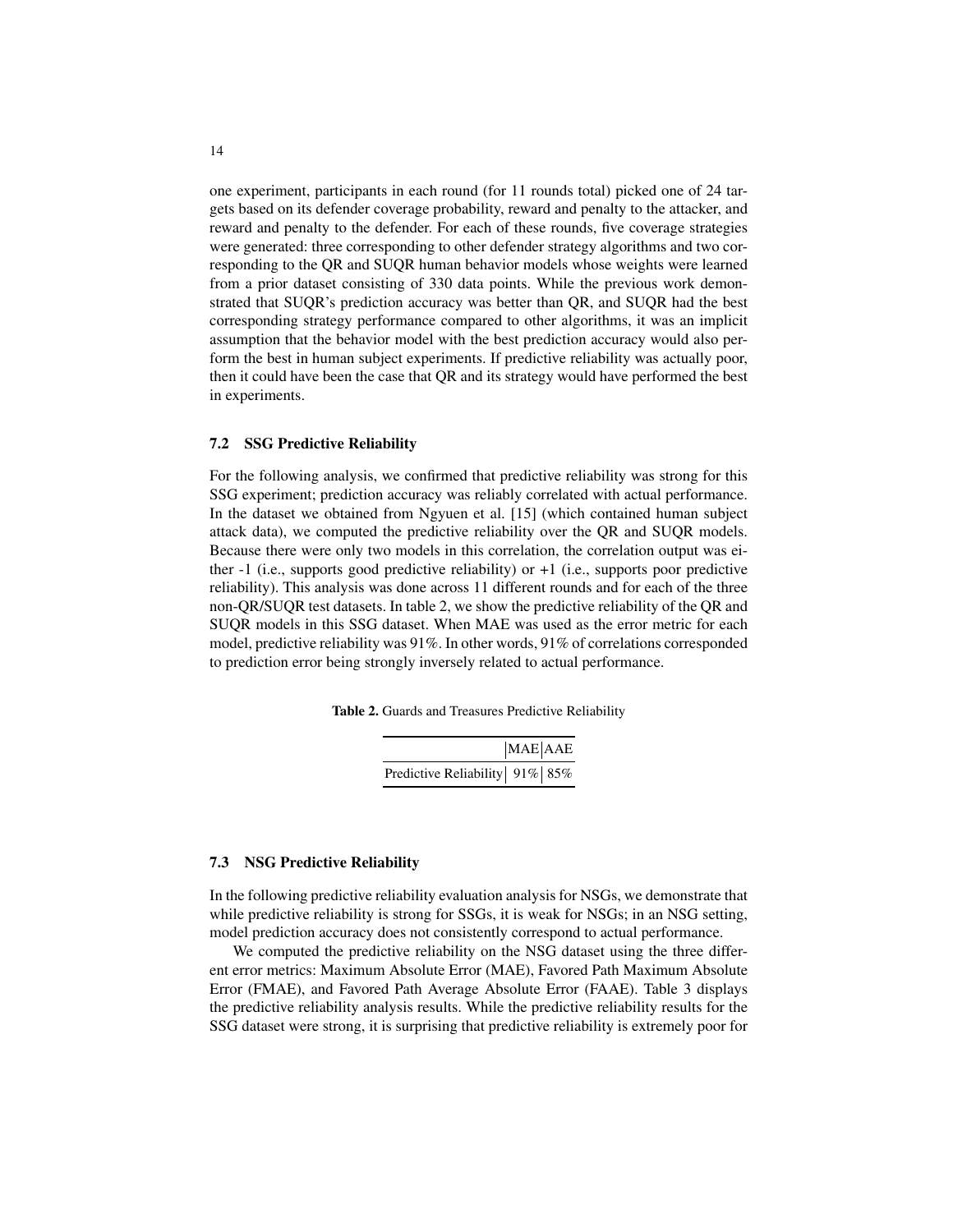this NSG dataset. This result certainly serves as a cautionary note against relying solely on prediction accuracy (as in previous work  $[6, 1]$ ) to identify the best human behavior models; with weak predictive reliability, even the best model in terms of prediction accuracy may actually perform very poorly when its corresponding strategy is tested against human subjects (either in the lab or in field experiments).

Table 3. NSG Predictive Reliability

|                                          | MAE FMAE FAAE |  |
|------------------------------------------|---------------|--|
| Predictive Reliability   23%   24%   22% |               |  |

### 7.4 Training Set Size

While the predictive reliability for NSGs is poor, an obvious question to ask is "Was there enough training data?" For any learning task, it is important to have sufficient training data. While we do not have nearly as much training data (33 data points) as the prior SSG experiments (330 data points), it is important to ensure that our training set size is sufficiently large for reliable training. In this analysis, we examine the effects of training set size on the Maximum Absolute Error (MAE) rates of each NSG model. While we expect MAE to be unstable when there is very little data in the training set, as we add more data to the training set, we expect the error rates to eventually stabilize. It is at this stabilization point (marked by a training set size) that we can conclude whether we have trained our models on enough data or not. For example, if the stabilization point is at 48 data points, it would indicate that our current training set size (33) is not large enough, and any poor predictive reliability (as was previously demonstrated to be the case) could easily be explained by this deficiency in training set size.

As such, the following analysis illustrates the MAE rates of all six NSG models as a function of changes in the size of the training set. In Figures 3, 4, and 5, we show the results of this analysis on Graphs 7, 9, and 11 (respectively), where MAE is computed on the GSUQR2 testing set. Each line corresponds to a different model (e.g., QR-M refers to QR trained with Maximin data, SUQR-S refers to SUQR trained with GSUQR1 data), the Y-Axis displays the different MAE rates (higher is worse), and the X-Axis displays the change in training set size. While all the models appear to have different error rates and rates of convergence, most of the models appear to converge by the time 33 data points are introduced into the training set. Thus, we conclude that we have trained our models with a sufficient number of data points, and the poor predictive reliability results cannot be attributed to the size of the training set.

### 8 Predictive Reliability Factors

#### 8.1 Training Set Feature: EAS

In the following analysis for our NSG dataset, we quantify the key difference in our experiment's two training sets: Exposed Attack Surface (EAS), and we demonstrate that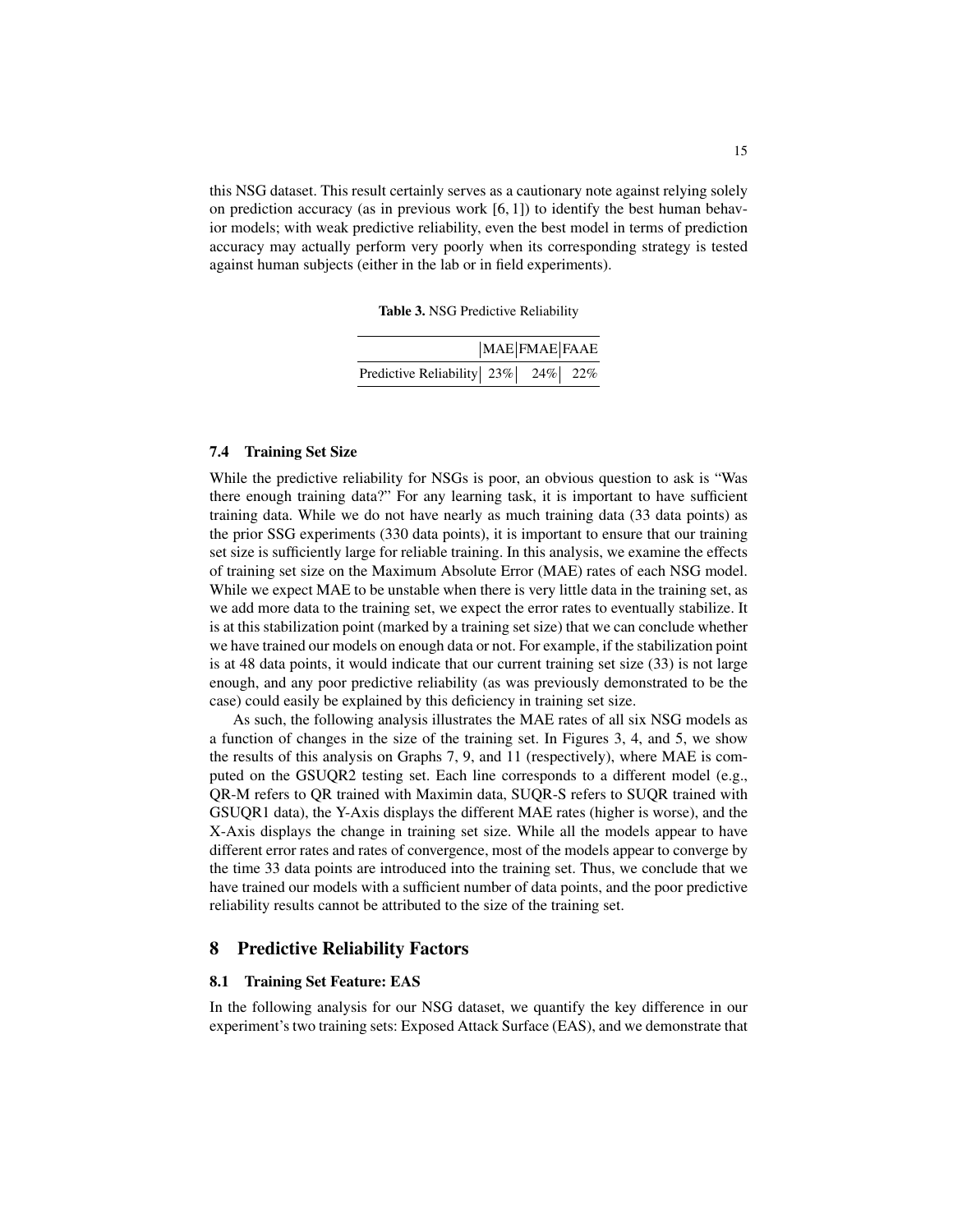

Fig. 3. MAE as a Function of Training Set Size (GSUQR2 Testing Set, Graph 7)



Fig. 4. MAE as a Function of Training Set Size (GSUQR2 Testing Set, Graph 9)

having a higher EAS score can lead to substantial improvements in predictive reliability. Note that both training sets in this analysis are of the same size.

Training Set Comparison As discussed in section 6.2, the full experiment set is comprised of three separate experiment sets. Experiment set 2 consists of models trained on Maximin data (from experiment set 1), and experiment set 3 consists of models trained on GSUQR1-M data (from experiment set 2). We computed predictive reliability scores as a function of training set (either Maximin or GSUQR1-M) and prediction accuracy metric (Maximum Absolute Error (MAE), Favored Path Maximum Absolute Error (FMAE), and Favored Path Average Absolute Error (FAAE)), and we show those results in Figure 6. As is clear, there must be a significant difference in the two training sets; split solely on their training set, the predictive reliability doubles when models are trained on the GSUQR1-M dataset! While their sizes are roughly the same (about 47 participants), we examine one key difference in these datasets: exposed attack surface.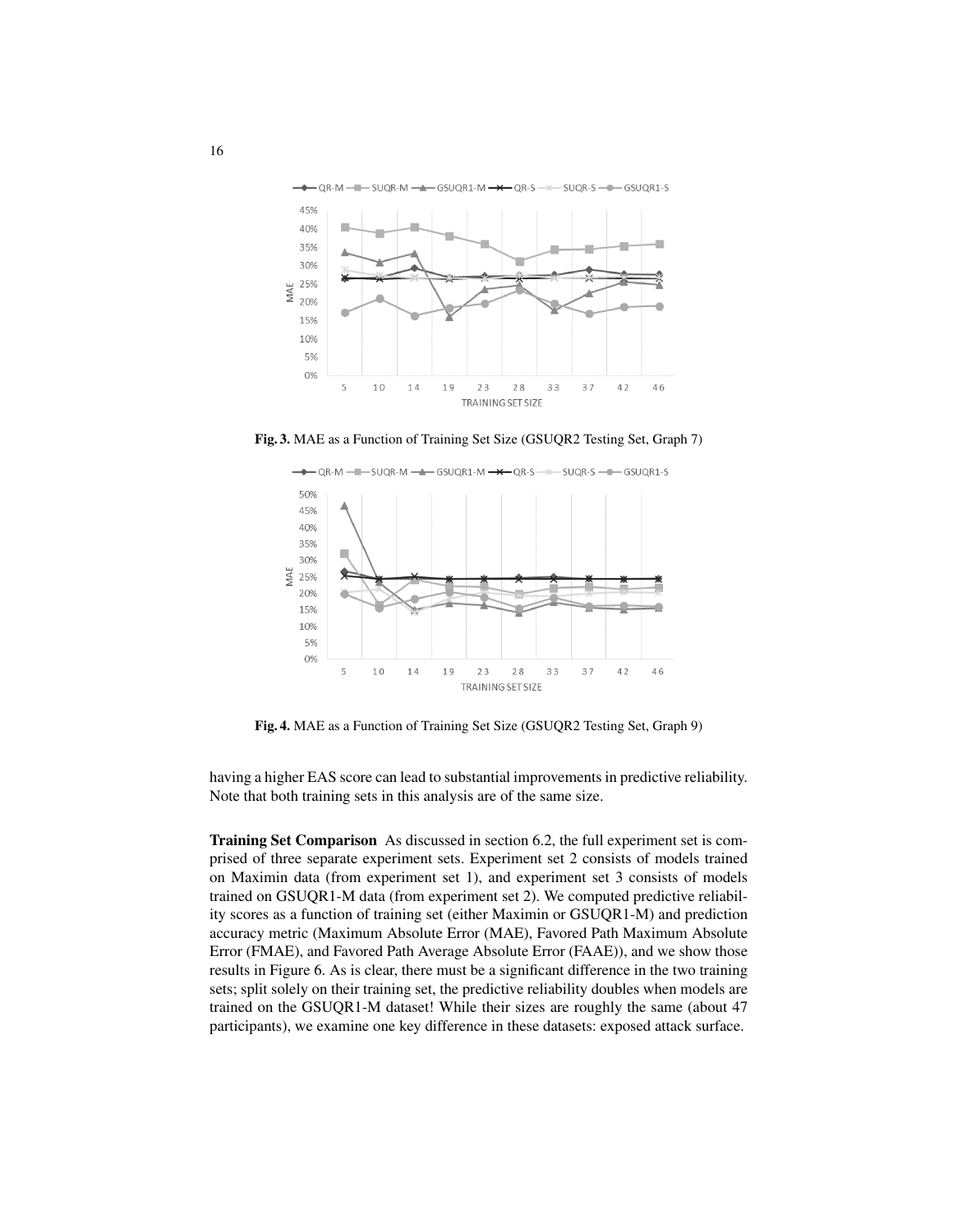

Fig. 5. MAE as a Function of Training Set Size (GSUQR2 Testing Set, Graph 11)



Predictive Reliability by Training Set

Fig. 6. Predictive Reliability as a Function of Training Set and Error Metric

Exposed Attack Surface Analysis Exposed Attack Surface (EAS), as defined in section 6.3, refers to the number of unique combinations of reward  $\mathcal{T}(t_i)$  and path coverage probability  $p_i(x)$  over all paths A in a graph g. Since we are interested in computing this score for an entire dataset (consisting of 15 graphs  $g \in G$ ), we compute the sum of EAS scores across all graphs. Table 4 shows the sum of each training dataset's EAS score. While the Maximin dataset had 50 unique Exposed Attack Surfaces, the GSUQR1-M dataset had 86 unique Exposed Attack Surfaces. This is not surprising, as a Maximin strategy's only goal is to conservatively minimize the attacker expected utility across all paths; for 11 out of 15 graphs in the Maximin dataset, the EAS score is equal to 3 (the minimum given three targets of different reward value). In contrast, an SUQR-based strategy seeks to actively predict which paths an attacker will choose (based on a linear combination of path coverage, reward, and potentially other factors), and as a result, the resultant defender coverage strategy is more varied (and thus only 3 out of 15 graphs have the minimum EAS score of 3).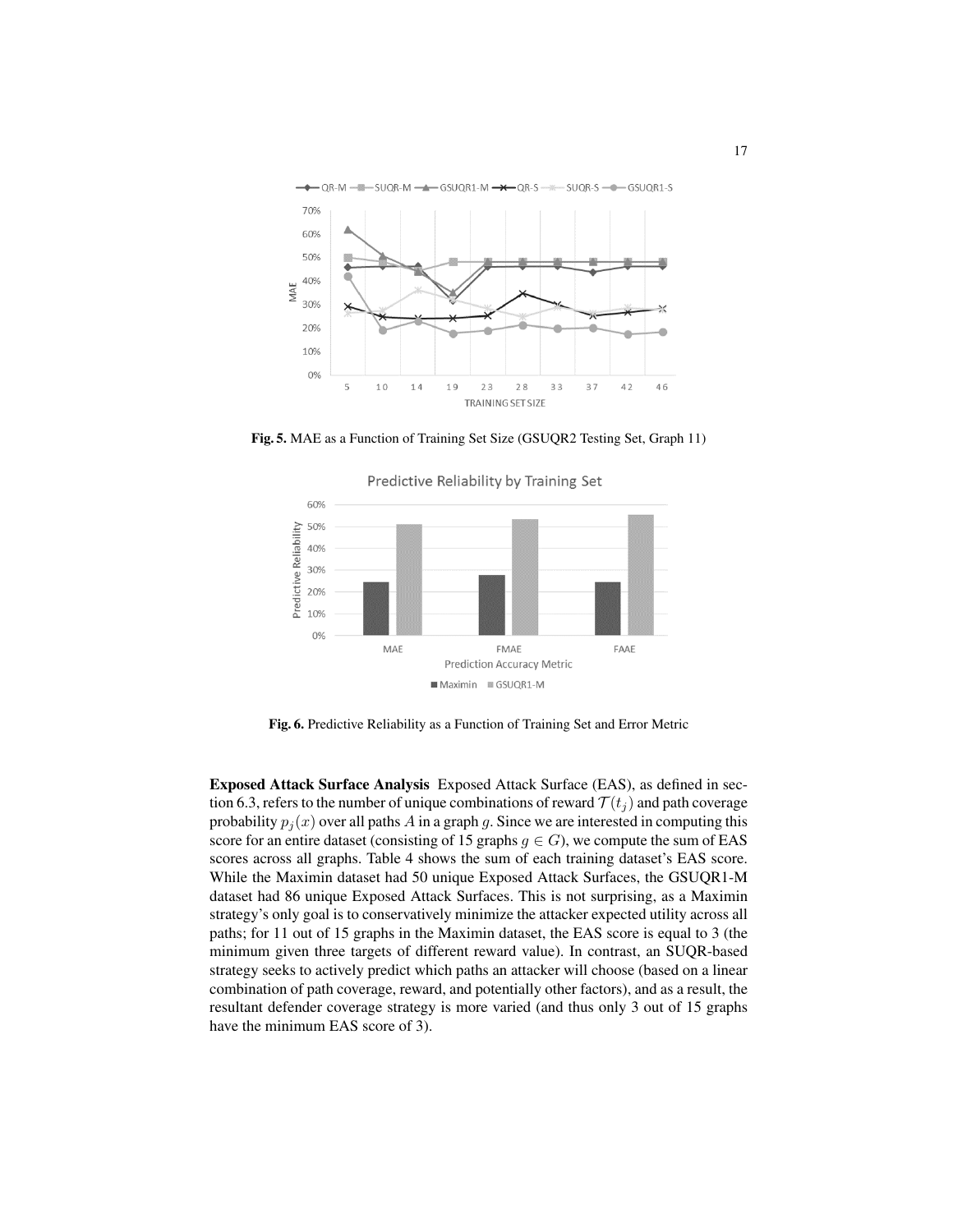Table 4. Training Dataset Comparison: Sum of Exposed Attack Surfaces

| EAS-Sum Maximin GSUQR1-M |    |    |  |  |  |
|--------------------------|----|----|--|--|--|
|                          | 50 | 86 |  |  |  |

Based on this line of reasoning, we can view the EAS metric as a measure of dataset diversity. Since a diverse dataset would necessarily give more unique choices for attackers to make, we are able to obtain more information on which choices are favored or not favored by attackers. A higher EAS score could indicate that a dataset is better for training than another dataset; indeed, our current results strongly suggest that when there is a substantial difference in EAS-Sum scores, there will also be a substantial difference in predictive reliability. However, these results do not mean that a high EAS score will result in 100% predictive reliability; if able to train on two datasets of equal size, it will likely improve predictive reliability to train on the dataset with the higher EAS score.

# 9 Graph Features and Their Impacts on Predictive Reliability

In addition to training set features, we also investigated the impacts that a graph's features may have on predictive reliability. For example, some graphs may be inherently more difficult to make predictions on than others, and it would be useful to characterize the factors that add to this complexity. Because this analysis is evaluating how a graph's features impact predictive reliability, the predictive reliability will be computed on a per graph basis. Figure 7 shows the predictive reliability scores for each graph, where each bin of three bars corresponds to a single graph, each bar corresponds to a prediction error metric, and the Y-axis corresponds to predictive reliability. As can be seen, the predictive reliability varies greatly as a function of the graph  $g$ . As such, it is logical to investigate what graph features could have led to such significant differences in predictive reliability.



Fig. 7. Predictive Reliability as a Function of Graph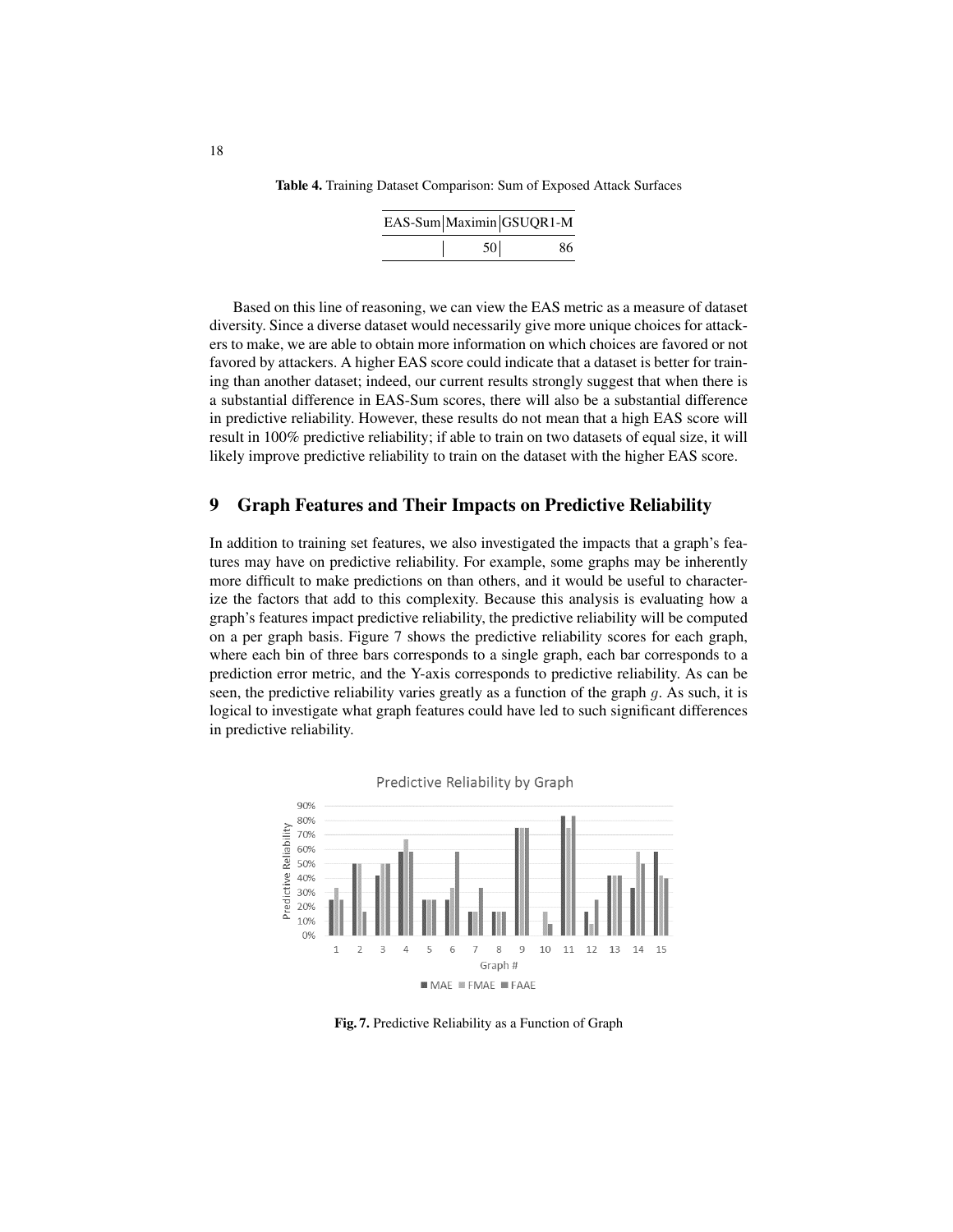We analyzed the correlation between a graph's features and the predictive reliability score for that graph. Initially, we tested many different features such as graph size (i.e., the number of paths in the graph), number of edges, number of intermediate nodes, average path length, and the average in-degree (incoming edges) and out-degree (outgoing edges) of source, destination, and intermediate nodes. What we found, however, is that none of these had a strong, direct correlation with predictive reliability. For example, the lack of a strong correlation between graph size and predictive reliability states: "A graph's size does not impact the ability to make reliable predictions".

Upon further investigation, we found one interesting relationship: there is a strong correlation (+0.72) between poor predictive reliability and graphs with both a low to moderate average out-degree for source nodes  $( $3$ )$  and a low to moderate number of intermediate nodes  $(< 6)$ . While we could not find a correlation among the other features' values and the average out-degree of source nodes, we did find a strong correlation between the number of intermediate nodes and the average in-degree of destination nodes (-0.75). Informally stated, as the number of intermediate nodes increases, the number of edges going into destination nodes decrease. This balance is perhaps due to the edge limit imposed during graph creation. Regardless, when there are less edges going into destination nodes (due to many intermediate nodes), it is likely easier for the defender to allocate resources which, in turn, reduces the number of good attack options for the attacker. If the attacker does not have many good attack options to choose from, they may act in a way that it is easier to predict by human behavior models.

# 10 Conclusion

Interdicting the flow of illegal goods (such as drugs and ivory) is a major security concern for many countries. However, the massive scale of these networks forces defenders to make judicious use of their limited resources. While existing solutions model this problem as a Network Security Game (NSG), they do not consider humans' bounded rationality. While existing techniques for modeling human behavior make use of large training datasets, this is unrealistic in real-world situations; the ability to effectively test many models is constrained by the time-consuming and complex nature of field deployments. In addition, there is an implicit assumption in these works that a model's prediction accuracy strongly correlates with the performance of its corresponding defender strategy (referred to as predictive reliability). If the assumption of predictive reliability does not hold, then this could lead to substantial losses for the defender. In this paper, we (1) first demonstrated that predictive reliability was strong for previous Stackelberg Security Game experiments. We also ran our own set of human subject experiments in such a way that models were restricted to learning on dataset sizes representative of real-world constraints. In the analysis on that data, we demonstrated that (2) predictive reliability was extremely weak for NSGs. Following that discovery, however, we identified (3) key factors that influenced predictive reliability results: exposed attack surface of the training data and graph structure.

Acknowledgments: This research was supported by MURI Grant W911NF-11-1-0332 and by CREATE under grant number 2010-ST-061-RE0001.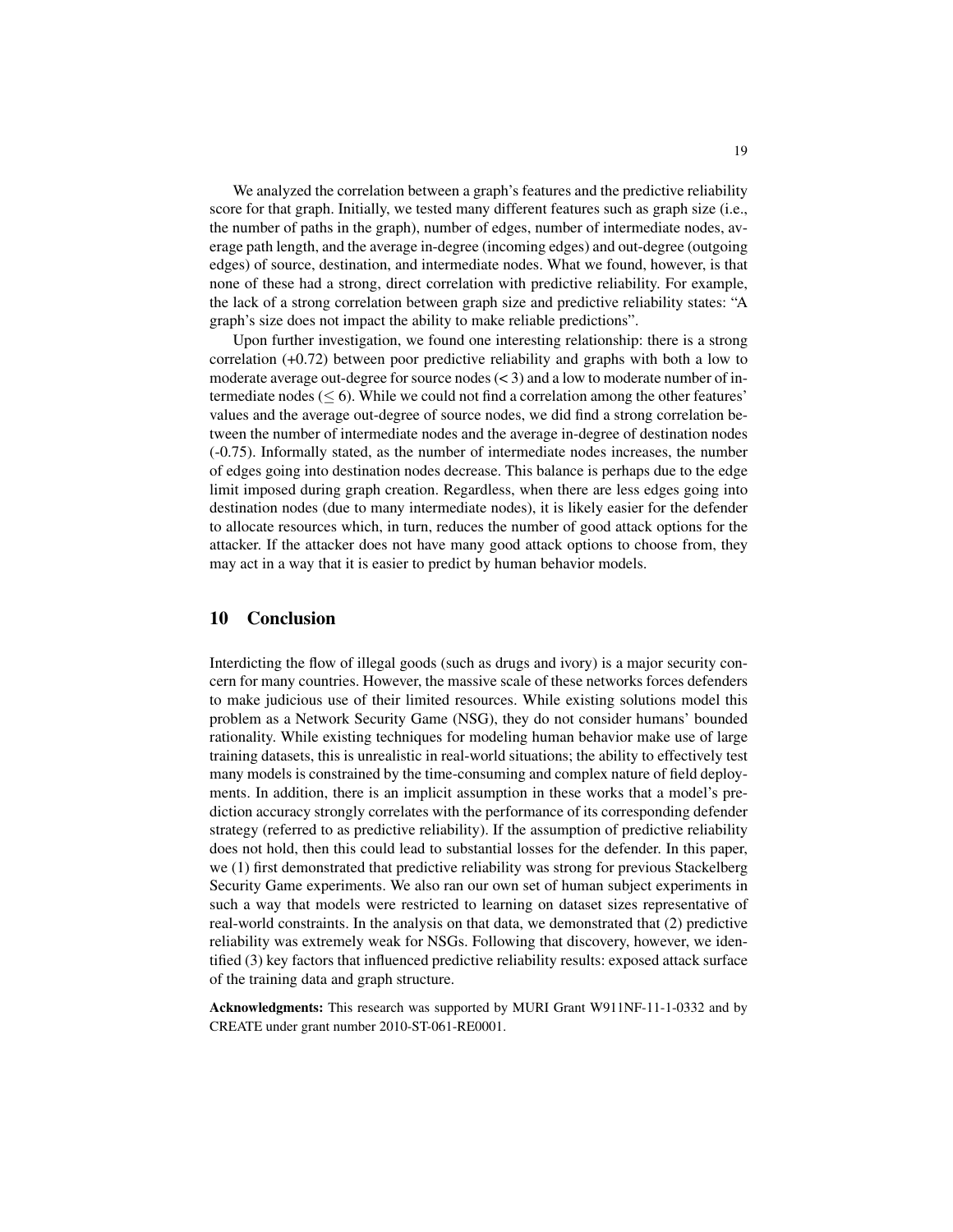# References

- 1. Abbasi, Y.D., Short, M., Sinha, A., Sintov, N., Zhang, C., Tambe, M.: Human adversaries in opportunistic crime security games: Evaluating competing bounded rationality models. In: 3rd Conference on Advances in Cognitive Systems (2015)
- 2. Bell, M.G.H., U., K., D., S.J., A., F.: Attacker-defender models and road network vulnerability. Philosophical Transactions of the Royal Society A: Mathematical, Physical and Engineering Sciences 366(1872), 1893–1906 (2008)
- 3. Camerer, C.: Behavioral game theory: Experiments in strategic interaction. Princeton University Press (2003)
- 4. Charness, G., Gneezy, U., Kuhn, M.A.: Experimental methods: Between-subject and withinsubject design. Journal of Economic Behavior and Organization 81(1), 1–8 (2012)
- 5. Correa, J.R., Harks, T., Kreuzen, V.J.C., Matuschke, J.: Fare evasion in transit networks. CoRR (2014)
- 6. Cui, J., John, R.S.: Empirical comparisons of descriptive multi-objective adversary models in stackelberg security games. In: Decision and Game Theory for Security, pp. 309–318. Springer (2014)
- 7. Eppstein, D., Goodrich, M.T.: Studying (non-planar) road networks through an algorithmic lens. In: Proceedings of the 16th ACM SIGSPATIAL international conference on Advances in geographic information systems. p. 16. ACM (2008)
- 8. Fave, F.M.D., Jiang, A.X., Yin, Z., Zhang, C., Tambe, M., Kraus, S., Sullivan, J.: Gametheoretic security patrolling with dynamic execution uncertainty and a case study on a real transit system. Journal of Artificial Intelligence Research, 50:321-367 (2014)
- 9. Gutfraind, A., Hagberg, A., Pan, F.: Optimal interdiction of unreactive Markovian evaders, pp. 102–116. Springer (2009)
- 10. Jain, M., Conitzer, V., Tambe, M.: Security scheduling for real-world networks (2013)
- 11. Jain, M., Korzhyk, D., Vanek, O., Conitzer, V., Pechoucek, M., Tambe, M.: A double oracle algorithm for zero-sum security games on graphs. In: AAMAS (2011)
- 12. Kar, D., Fang, F., Fave, F.D., Sintov, N., Tambe, M.: "a game of thrones": When human behavior models compete in repeated stackelberg security games. In: AAMAS (2015)
- 13. Manadhata, P., Wing, J.M.: Measuring a system's attack surface. Tech. rep., DTIC Document (2004)
- 14. Morton, D.P., Feng, P., J., S.K.: Models for nuclear smuggling interdiction. IIE Transactions 39(1), 3–14 (2007)
- 15. Nguyen, T.H., Yang, R., Azaria, A., Kraus, S., Tambe, M.: Analyzing the effectiveness of adversary modeling in security games. In AAAI (2013)
- 16. Shieh, E., An, B., Yang, R., Tambe, M., Baldwin, C., DiRenzo, J., Maule, B., Meyer, G.: Protect: a deployed game theoretic system to protect the ports of the united states (2012)
- 17. Tambe, M.: Security and Game Theory: Algorithms, Deployed Systems, Lessons Learned. Cambridge University Press, New York, NY (2011)
- 18. Tsai, J., Yin, Z., Kwak, J.y., Kempe, D., Kiekintveld, C., Tambe, M.: Urban security: Gametheoretic resource allocation in networked physical domains (2010)
- 19. Yang, R., Fang, F., Jiang, A.X., Rajagopal, K., Tambe, M., Maheswaran, R.: Modeling human bounded rationality to improve defender strategies in network security games. In: HAIDM workshop at AAMAS (2012)
- 20. Yang, R., Ordonez, F., Tambe, M.: Computing optimal strategy against quantal response in security games. In: AAMAS (2012)

20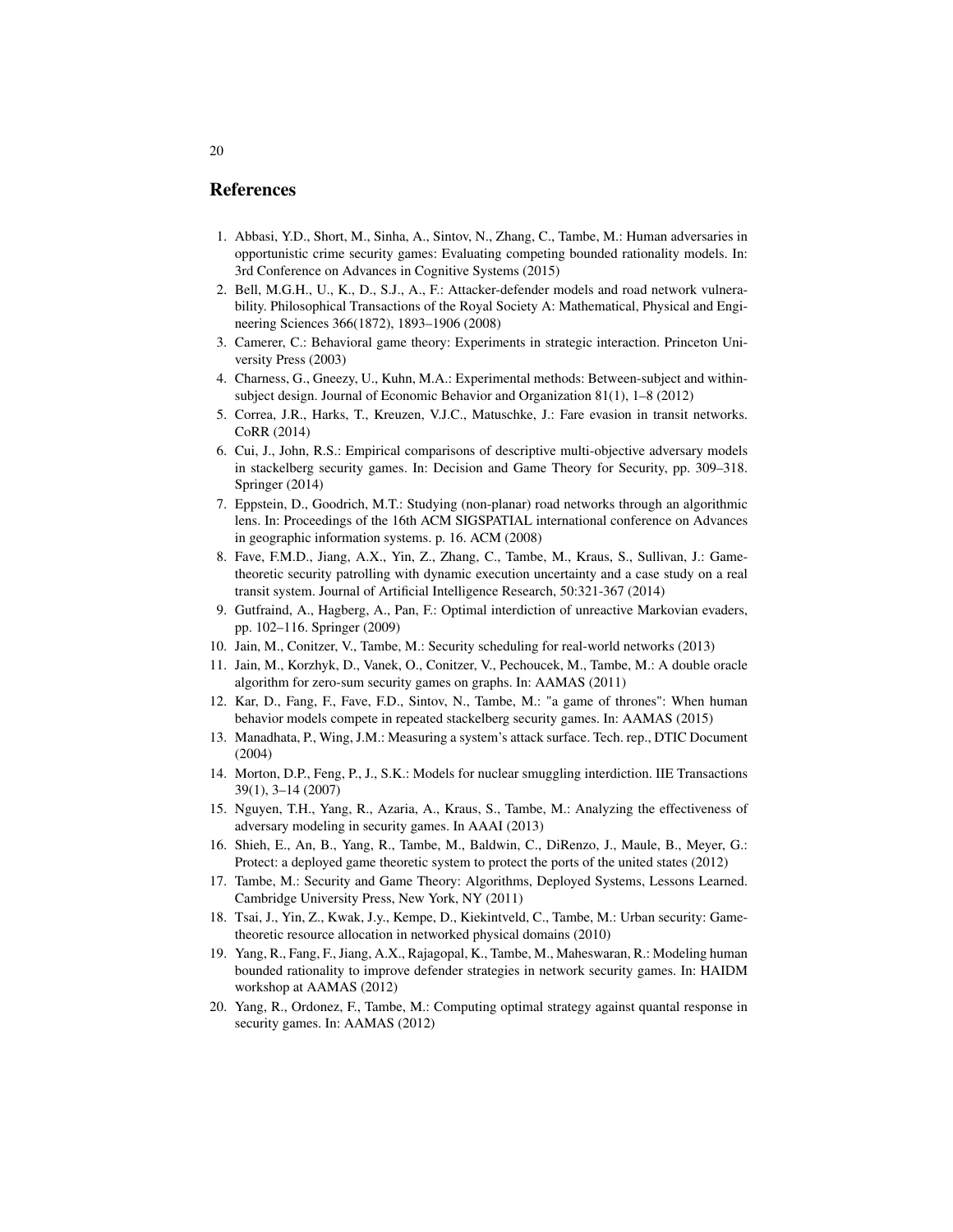### Appendix 1: Design Considerations

Due to the nature of human subject experiments, special considerations were made to reduce the effects of bias and noise. Charness et al. [4] discussed important design choices for between-subject and within-subject experiment designs in order to minimize the harmful effects of bias; we made use of these recommendations in our experimental design, as discussed below.

Validation Rounds We included two validation graphs in each experiment set (for a total of seventeen graphs presented in random order). Validation graphs are special case graphs where all but one path has a coverage probability of 1.0 (i.e., "wrong paths"), and one remaining path (i.e., the only correct solution) has a coverage probability of 0.0. We dropped participants that selected a covered path (i.e., the wrong path) in any of the two validation graphs; we concluded that players who failed this validation test were either playing randomly or didn't understand the instructions and would only confound our analysis.

Within-participant Biases For each defender algorithm, we computed an optimal defender mixed strategy on every graph. If we presented every combination of defender strategy and graph to each participant, however, we would encounter substantial withinsubject bias. For example, if a participant first played on graph "A" with strategy "a" and then played on graph "A" with strategy "b", their first instinct may be to see if their previous solution will work again; upon seeing the same graph again, their decision making would be immediately biased towards the path they chose previously. To address this bias, we split up the experiment into multiple subject pools and randomly assigned participants to each subject pool. Although we conducted experiments for eight strategies on fifteen graphs (for a total of 120 combinations of strategy  $\times$  graph), each subject pool was assigned to play against only one strategy across the 15 graphs. Thus, participants in each subject pool played each graph exactly once.

Learning Effects Learning effects were also of concern to our experiments. After playing on one or two graphs, participants would become more familiar with the game itself and therefore may have some reinforced notions or heuristics for finding a path through the graph. Although this cannot be completely avoided, we attempted to minimize this by randomizing the order in which graphs were presented to participants and by withholding the result of each round until the end of the game; participants were not able to use success information from each round to influence their decision-making in future rounds. We also only allowed participants to participate in these experiments once; even if we run another experiment with a different set of graphs, repeat participants will exhibit different behaviors that will confound comparisons with first-time participants.

Compensation Participant motivation is an important aspect of human subject experiments. To ensure that participants were thinking about their decisions and not playing randomly, we rewarded participants with additional money if they performed well in